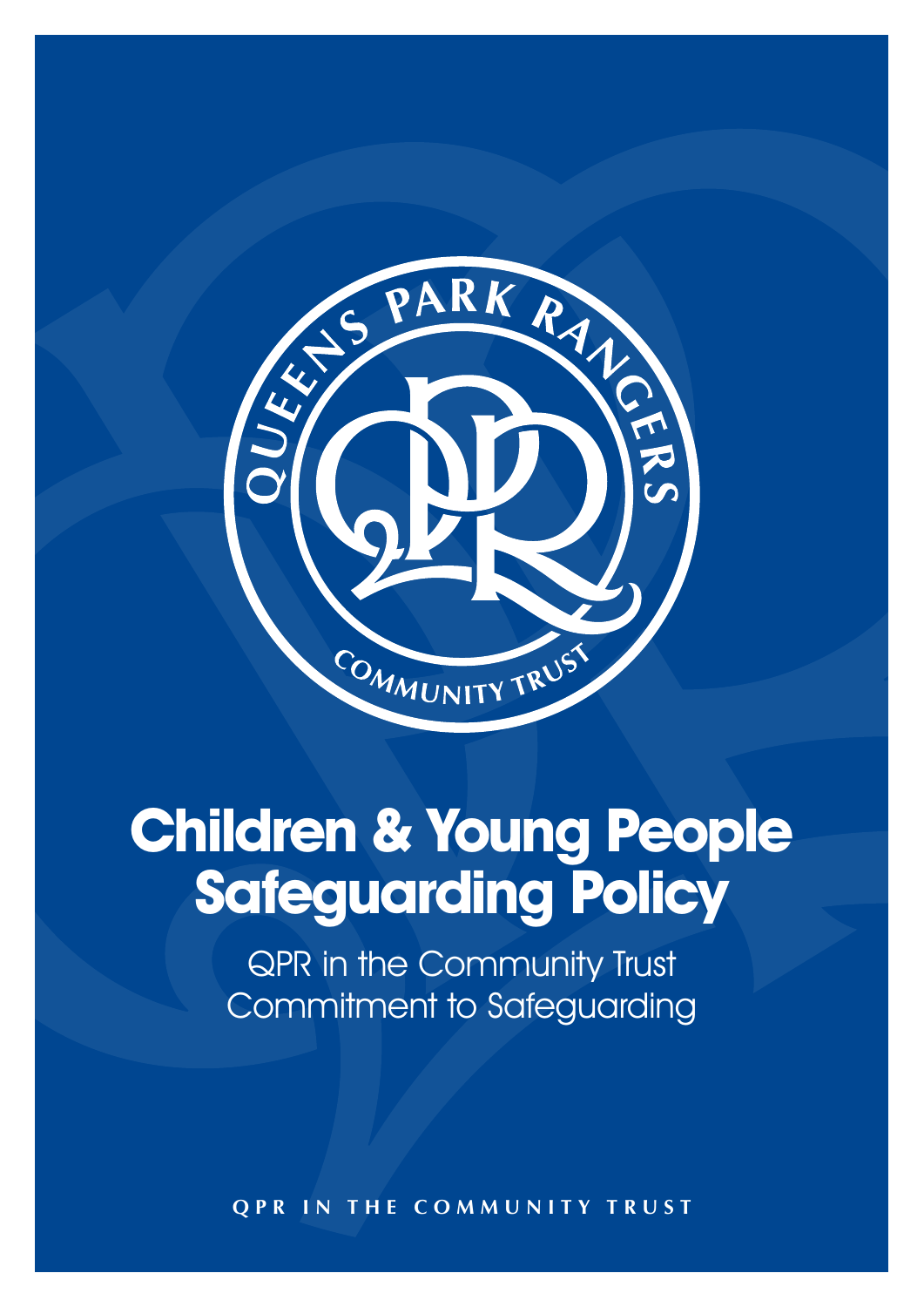

## **Contents**

| Statement from the Trustees                                          | 3                 |
|----------------------------------------------------------------------|-------------------|
| Policy Aims & Principles                                             | 4                 |
| Scope                                                                | 5                 |
| Key Safeguarding Terminology and Definitions                         | 8                 |
| Rules, Regulations & Guidance                                        | 10                |
| Resources and Training                                               | $12 \overline{ }$ |
| Recruitment                                                          | $12 \overline{ }$ |
| Disclosure & Barring Service                                         | 13                |
| Ratios / Lone Working Policy                                         | 14                |
| Image Policy                                                         | 15                |
| Match Days                                                           | 16                |
| Managing Allegations against staff and volunteers                    | $17 \,$           |
| Whistleblowing Policy                                                | 18                |
| <b>Complaints Procedure</b>                                          | 19                |
| High Risk Participants and Programmes                                | 20                |
| <b>Activities for Disabled Persons</b>                               | 20                |
| Positions of Trust                                                   | 21                |
| Contractors & Service Level Agreements                               | 22                |
| Definitions of Poor Practice and Abuse                               | 23                |
| Signs of Abuse                                                       | 24                |
| Signs and Symptoms                                                   | 27                |
| What to do if you suspect Poor Practice or Abuse has occurred        | 28                |
| Managing allegations against Employees, Workers, Volunteers or Staff | 29                |
| Reporting Safeguarding Concerns                                      | 31                |
| COVID-19 Response                                                    | 32                |
| Mental Health                                                        | 33                |
| <b>Emergency Contacts</b>                                            | 34                |
| Procedures and Safety measures for online learning                   | 35                |
|                                                                      |                   |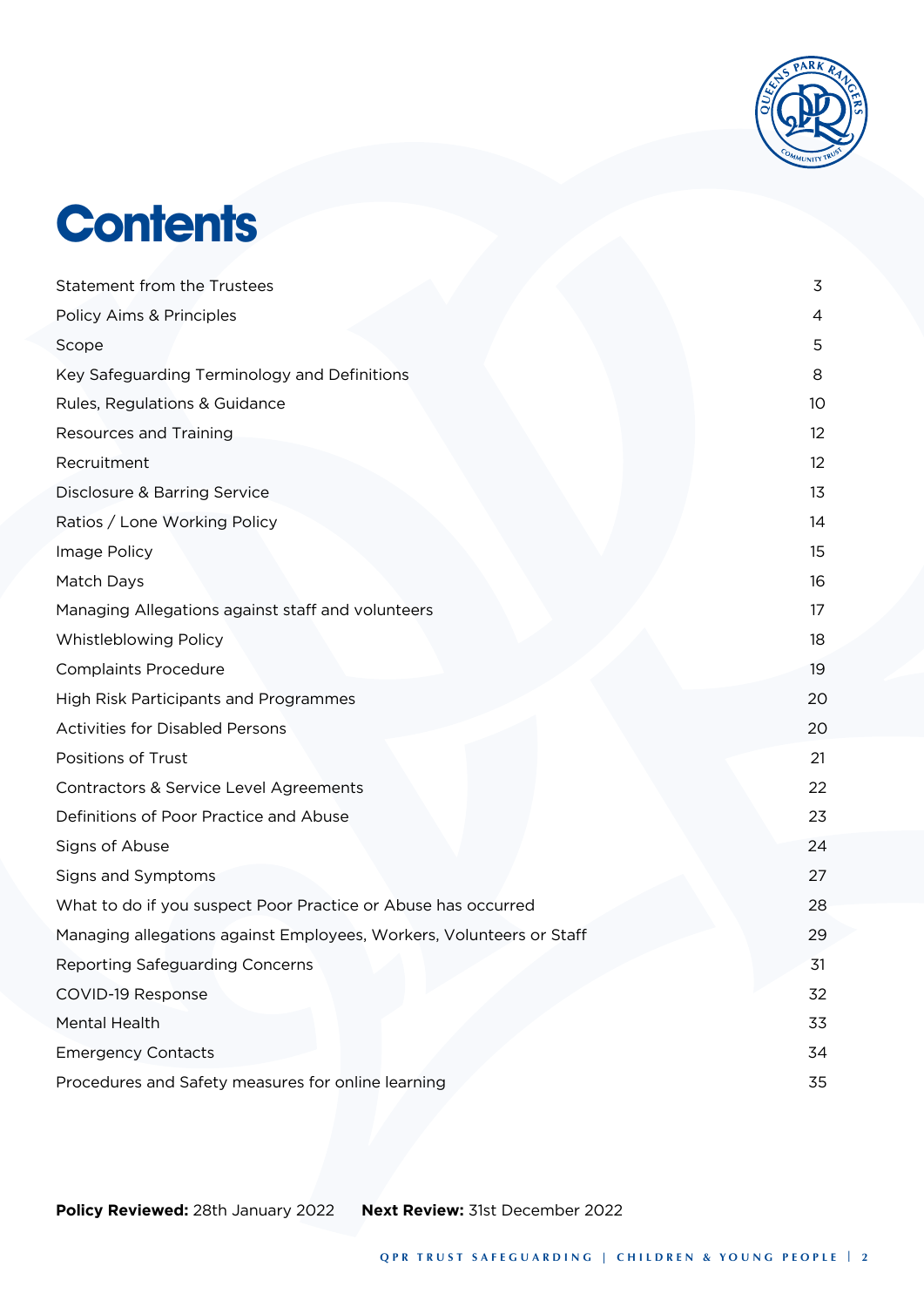

## **Statement from the Trustees**

QPR in the Community Trust (Trust) is committed to Safeguarding the welfare of children and young people.

The Trust recognises its moral and legal responsibility to promote and safeguard the welfare of children taking part in our sessions. The Trust will work alongside the football club (Club) to ensure the safety of all those who engage with and come into contact with the Trust. The Club and Trust expects all staff, players, volunteers, participants, contractors and guests to share this commitment.

Safeguarding is everyone's responsibility and children should feel safe at our activities.

The Safeguarding policy and it's accompanying procedures will be reviewed, approved and adopted by or on behalf of the Board at least once annually and whenever:

- a) There is a change in safeguarding legislation.
- b) The CCO implements a new activity or service which involves contact with children and/or adults at risk;
- c) There is a safeguarding incident within the CCO or which directly concerns or affects the CCO;
- d) Following significant organisational change.

The Board have appointed a Senior Safeguarding manager, Mohammed Khaliel ( mkhaliel@gmail.com) who sits on the Board and champions Safeguarding at Board level. The Senior Safeguarding Manager will

- 1) Provide leadership at internal Safeguarding strategic meetings at least quarterly
- 2) Ensure the club has appropriate policies in place in respect of identifying / reporting concerns or disclosures
- 3) Attend SSM training delivered by EFL
- 4) Ensure footballing authorities, EFL / EFL Trust and FA safeguarding team are informed as appropriate
- 5) Together with DSOs and safeguarding manager ensure all staff / volunteers have appropriate level of DBS checks
- 6) Together with DSO and safeguarding manager identify safeguarding training needs and identify resource to support training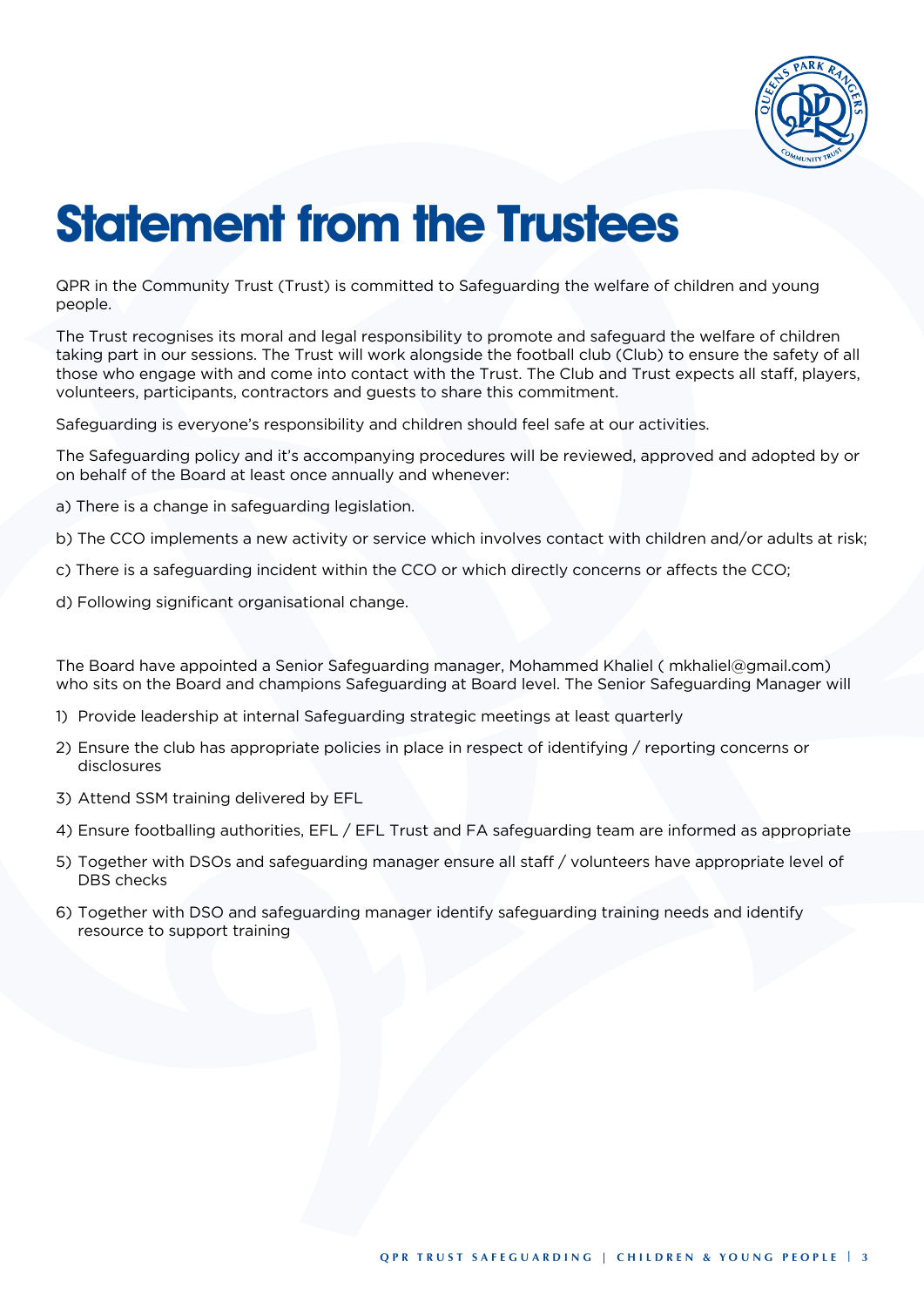

# **Policy Aims**

To provide all Trust staff with information to enable them to child protection responsibilities

To demonstrate the Trusts commitment to safeguarding

- To safeguard all Children and young people who interact with the Club.
- To demonstrate best practice around safeguarding Children.
- To provide guidance for parents to understand reporting procedures.
- To encourage a partnership between the club and parents/carers of children associated with the club.
- To ensure that coaches, parents and other adults who come in contact with children and young people provide good role models of behaviour.
- To promote high ethical standards throughout the Club.
- To ensure that all coaches, parents and other adults coming into contact with the club are good role models.
- To ensure children feel safe in all our activities.

# **Policy Principles**

This policy is available on the Trust Website, the Trust principles for Safeguarding are reflected throughout this Policy and are.

Safeguarding is everyone's responsibility.

The Trust accept responsibility to safeguard and promote the welfare and wellbeing of children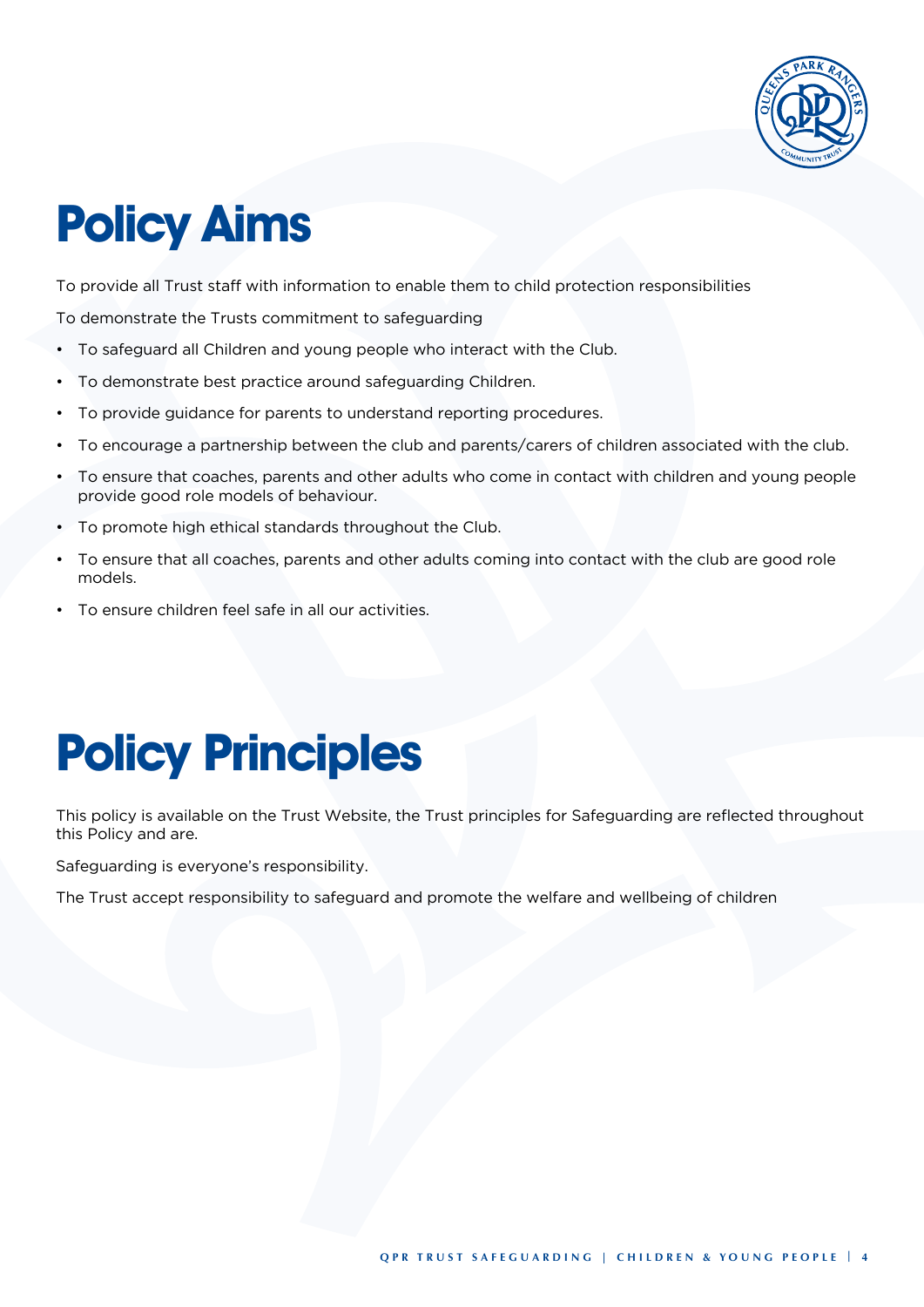

## **Scope**

The Trust believe that all staff, players, volunteers, participants, contractors and guests have a responsibility to report any concerns to the Trust should they be concerned about the welfare of any child or young person.

This policy is applicable to every employee of the Trust including staff, volunteers, parents, carers, work experience placements, participants and trustees. The policy will be observed by all those working and coming into contact with children and young people to ensure best practice in safeguarding is promoted and adhered to. Activities undertaken at the following locations are under the remit of this policy including;

QPR Women/Girls

QPR in the Community Trust Soccer Schools

QPR Girls college Academy

Trust activities at schools, other venues etc.

Kicks projects, and all projects run by Trust coaches

All employees and workers are made aware of the Policy and procedures through induction and where appropriate their work with children and young people will be supported by a comprehensive ongoing Safeguarding Training program.

Safeguarding children and young people is defined as;

- 1) Protecting children and young people from maltreatment
- 2) Preventing impairment of children or young people's health or development
- 3) Ensuring that children or young people are growing up in circumstances consistent with the provision of safe and effective care
- 4) Taking action to enable all children and young people to have the best life chances

The Club and Trust are committed to ensuring that:

- The safety and welfare of Adults at Risk and Children under the care of the club and Trust is paramount.
- All children have the right to participate in Trust sporting activities in a safe environment free from bullying, abuse or exploitation
- All Adults at Risk and Children that engage with the club and Trust, regardless of age, culture, social background, disability, gender, language, racial origin, religious belief and/or sexual identity have the right to safety and protection from abuse or harm.
- All suspicions, reports and/or allegations of abuse will be taken seriously & investigated thoroughly which may involve the appropriate local authority teams where necessary.

The club has employed a trained Club-wide Safeguarding Manager who works across the Club and Trust, and the Trust have a full time Designated Safeguarding Officer. The Club Safeguarding Manager has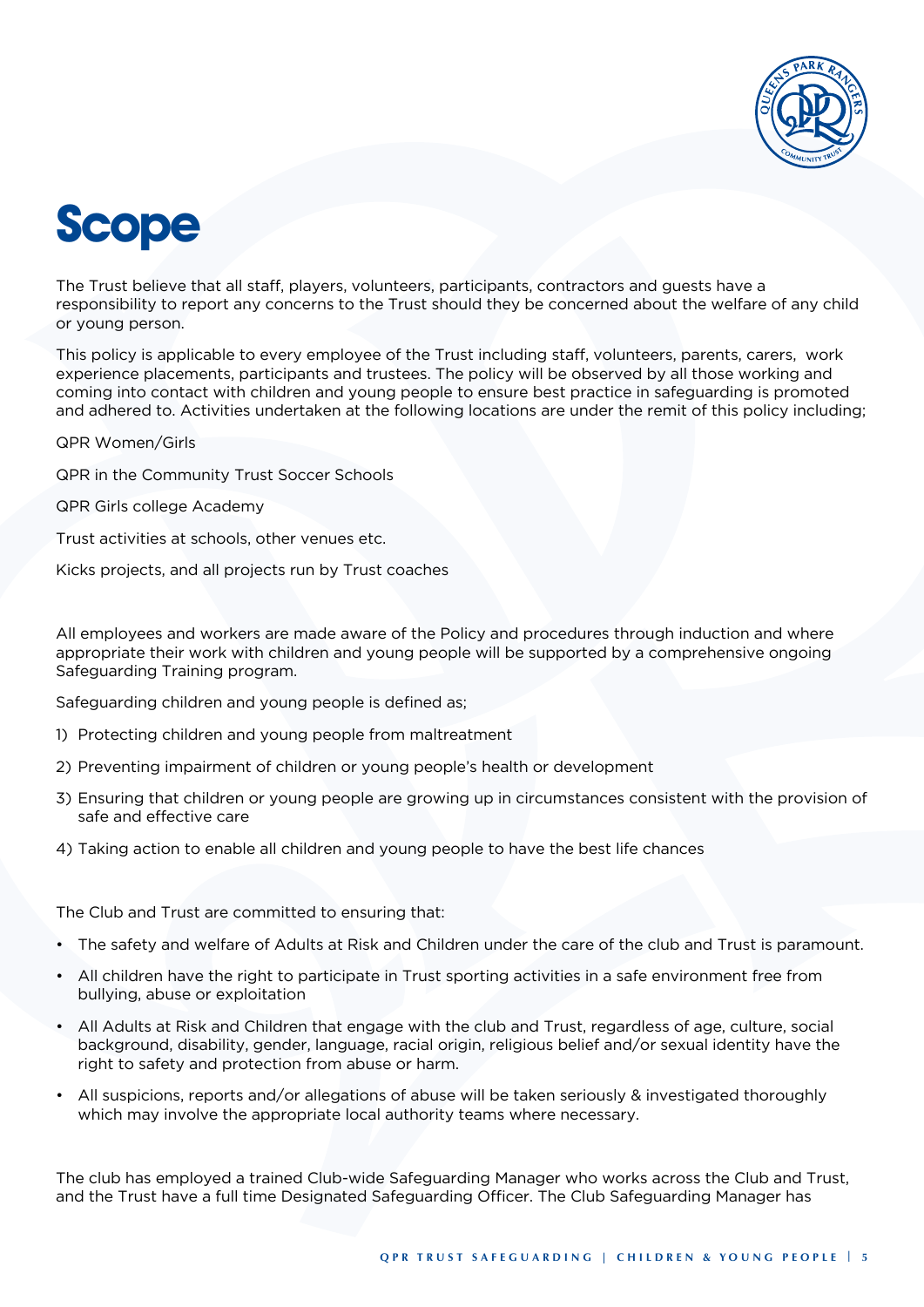

responsibility to oversee and direct the safe provision of all activities and associated training relating to children and young people. A strategic role providing leadership and guidance on all safeguarding matters and relevant legislation, along with implementing safeguarding awareness and best practice across the Club, Academy and Trust.

The Safeguarding Manager will;

Manage the implementation of the Trust and Club's strategy and action and implementation plan for safeguarding.

Ensure club compliance with statutory obligations under relevant legislation and the Affiliated Football Safeguarding Policy.

Work closely with HR and heads of departments to develop and implement safer recruitment and induction practices across the organisation.

Continuously work to maintain, embed and improve the Trust and Club's safeguarding provision ensuring the highest standards for safeguarding vulnerable groups.

Manage the development, implementation, promotion and review of the Trust and Club's safeguarding vulnerable groups' policies, practices and good practice guidelines.

Be the lead member of staff to manage safeguarding incidents, concerns and allegations.

Be the lead member of staff to work in partnership with statutory and football authorities, sharing information where appropriate to safeguard vulnerable groups.

Maintain accurate, confidential and up to date records on all safeguarding incidents, concerns and allegations.

Give direction and guidance to staff in respect of safeguarding incidents, concerns and allegations.

Support staff to respond appropriately to concerns about the welfare or safety of vulnerable groups.

Lead and provide direction to Safeguarding Officers.

Ensure that Safeguarding Officers are trained, supported and supervised.

Act as the Trust and Club's lead source of safeguarding support, advice and expertise.

Ensure staff understand their individual responsibilities to safeguard and promote the welfare of vulnerable groups.

Develop relationships with statutory and football authorities.

Attend regular safeguarding training and maintain an up-to-date knowledge base of relevant legislation, regulations and best practice.

Undertake the annual LSCB section 11 audit (Children Act 2004) and present the findings and take any relevant action

Work closely with Trust DSO s (details below) to promote safeguarding and deal with any safeguarding issues

#### **The Safeguarding manager is Janet Barr**

Email: Janet.barr@qpr.co.uk Office: 0208 740 2572 Mobile 07880 204 366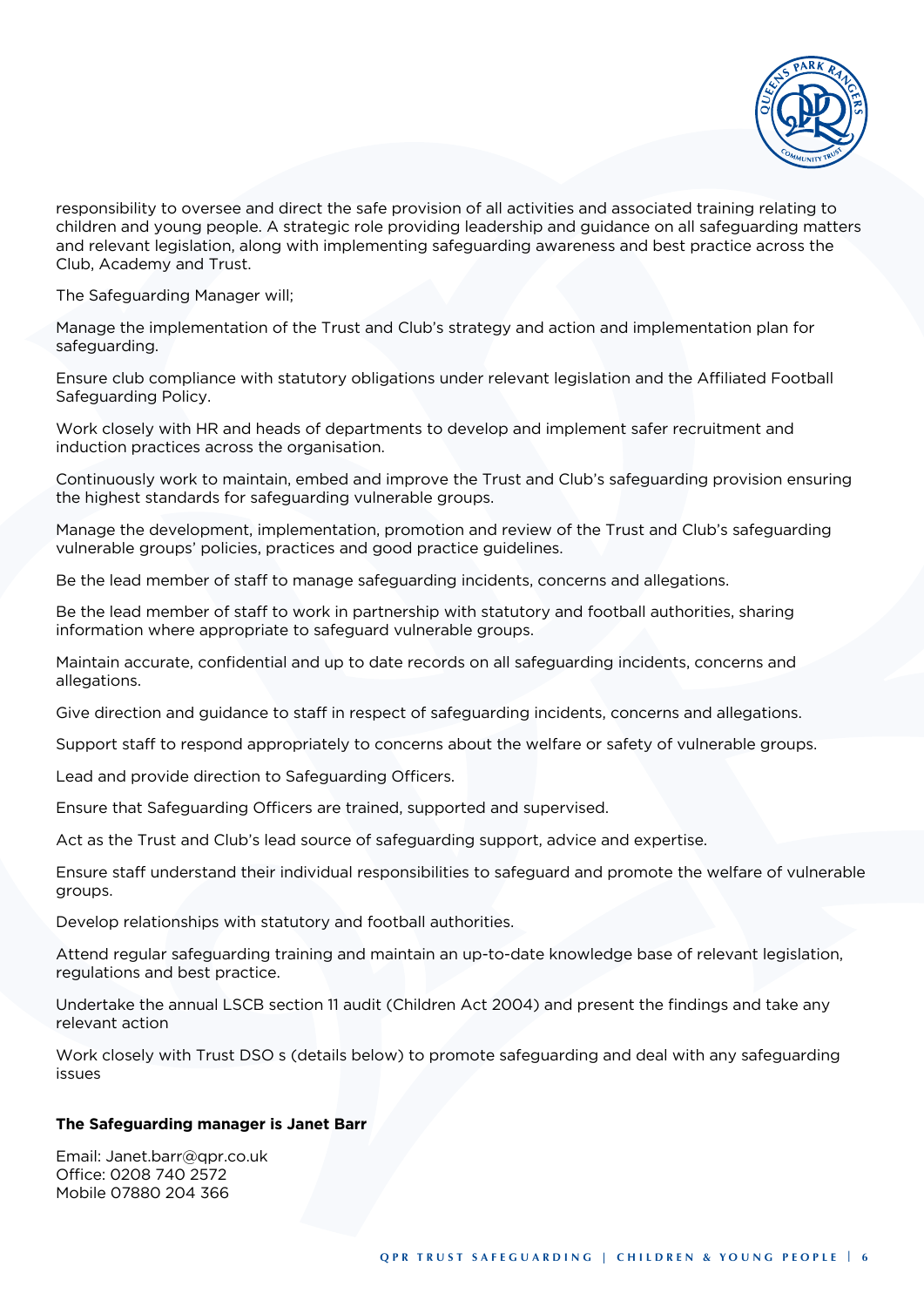

### **Designated Safeguarding Manager For The Trust Role Description**

- 1) Support club safeguarding manager to pro-actively promote and raise safeguarding awareness
- 2) Advise others working with children on the implementation of policies and procedures around safeguarding
- 3) Ensure staff understand their individual responsibilities to safeguard and promote welfare of children
- 4) Support colleagues to respond appropriately to concerns about children's welfare or safety
- 5) Assist Club Safeguarding Manager to maintain accurate and confidential information and to meet regularly to ensure safeguarding standards are upheld and work with another DSO s across the Club.
- 6) The SM for the Trust is listed below together with their contact details

Club wide safeguarding meetings are held quarterly, these are mandatory for the SM from the Trust and Academy, and the safeguarding manager.

#### **The Trust SM is Daniel Whyne**

Email: Daniel.Whyne@qpr.co.uk Office: 0203 198 – 7124 Mobile: 07483 006 985

This safeguarding policy is applicable to the season 2021/22 and will be subject of ongoing review, and a minimum of once a year.

### **Aims of this policy**

- To safeguard all Children and young people who interact with the Club and Trust
- To demonstrate best practice in the area of safeguarding Children
- To increase awareness and understanding of safeguarding issues club wide, and within the Trust
- To provide guidance for parents and carers to understand reporting procedures
- To encourage a partnership between the Trust/ Club and parents/carers of children associated with the Club and Trust
- To ensure that coaches, parents, participants and other adults who come into contact with children and young people provide good role models of behaviour
- To promote high ethical standards throughout the Club and Trust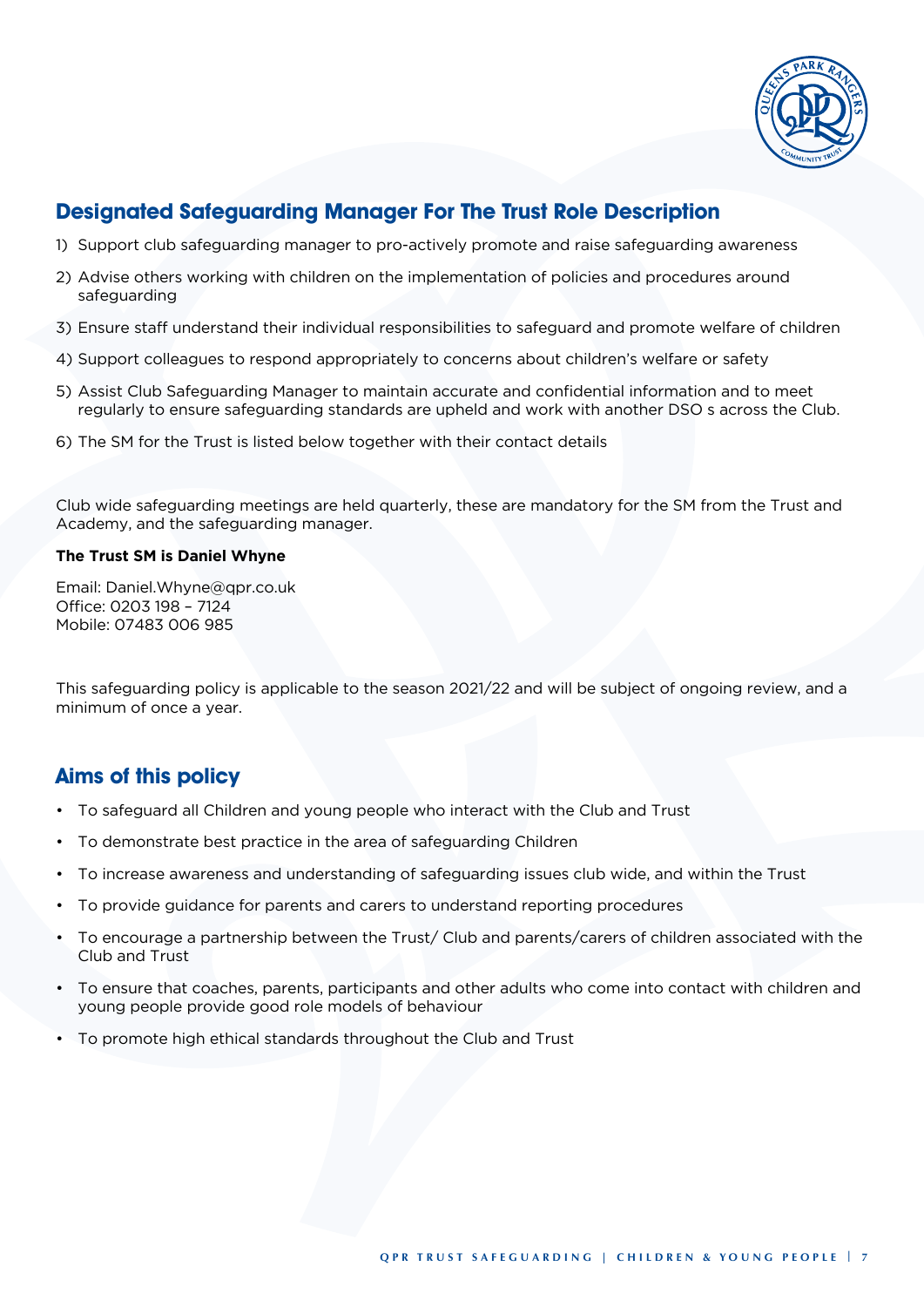

## **Key Safeguarding Terminology and Definitions**

**The Club** – refers to Queens Park Rangers Football Club (QPR), its staff and all activities it undertakes. In certain circumstances it may also refer to third parties with an entrusted responsibility for delivering clubsupported activity.

**The Trust** - refers to Queens Park Rangers in the Community TRUST, its staff and all activities it undertakes. In certain circumstances it may also refer to third parties with an entrusted responsibility for delivering club-supported activity.

**The Academy** – refers to the Academy department within the club responsible for nurturing and developing the club's future generations of players. The Academy is based at an independent site external to the club's Loftus Road Stadium.

**The Training Ground** – The club's external training centre at which day to day training and administration of the Club's First & U23 teams takes place.

**Staff** – refers to persons employed by and receiving payment for services from the Club or Trust. This is irrespective of the length or nature of their contract.

**Volunteers** – Persons who freely offer their skills and expertise or take part in a task, event or enterprise with the Club or Trust at their own expense in terms of time and/or resources.

**Child** – a person who has not reached their 18th birthday and includes the term young person to denote someone who is 16 plus, but still under 18 years old, as per the C&YP Act 1989 & 2004 & working together to safeguard children 2015 .

**Adult at Risk** – An adult (person aged 18 or over) who is, or may be in need of one of the following services: Health care; Relevant personal care; Social care work; Assistance in relation to general household matters by reason of age, illness or disability; Relevant assistance in the conduct of their own affairs (due to age, illness or disability in prescribed circumstances)

**Safeguarding** – Preventative and reactional measures taken by the Club and Trust to ensure; the risk of harm or mistreatment to the welfare of Vulnerable Groups is minimised; the health or wellbeing of vulnerable groups is not impaired when engaging in Club or Trust related activities; an environment exists that allows vulnerable groups to be cared for safely and allows for the best possible outcomes for them and provides them with the best life chances possible.

**Welfare** – The health, happiness and fortunes of an individual and the humanitarian aspects of their life including personal need and physical and mental development.

**Significant Harm** - The Children Act 1989 introduced the concept of significant harm as the threshold that justifies compulsory intervention in family life in the best interests of children.

Section 47(1) of the Children Act 1989 states that:

*Where a local authority... have reasonable cause to suspect that a child who lives, or is found, in the area and is suffering, or is likely to suffer, significant harm, the authority shall make, such enquiries as they consider necessary to enable them to decide whether they should take any action to safeguard or promote the child's welfare.*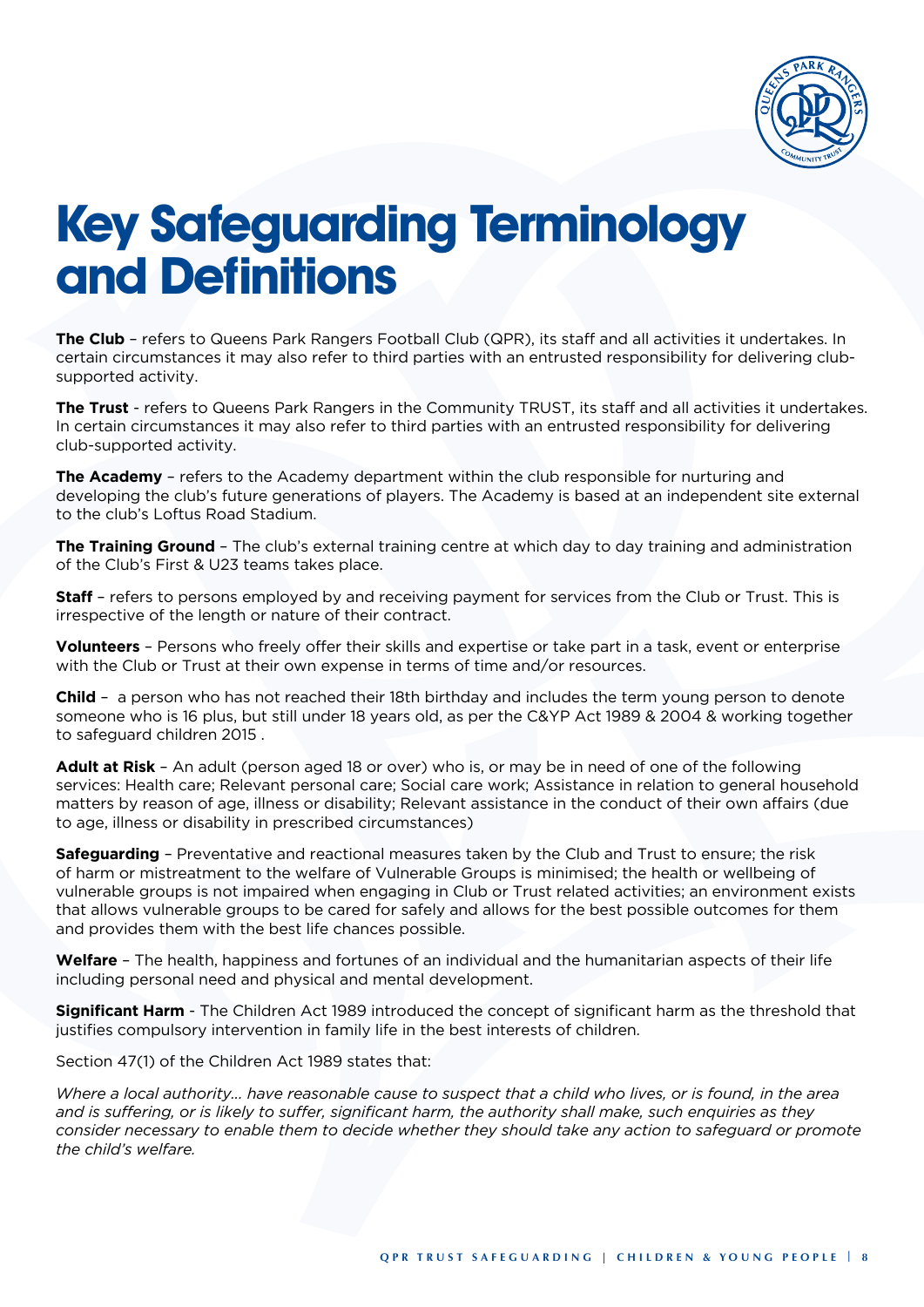

**Child Protection** - The process of protecting individual children identified as either suffering, or likely to suffer, significant harm as a result of abuse or neglect. It involves measures and structures designed to prevent and respond to abuse and neglect.

**Child abuse** - involves acts of commission and omission, which results in harm to the child. The four types of abuse are physical abuse, sexual abuse, emotional abuse and neglect.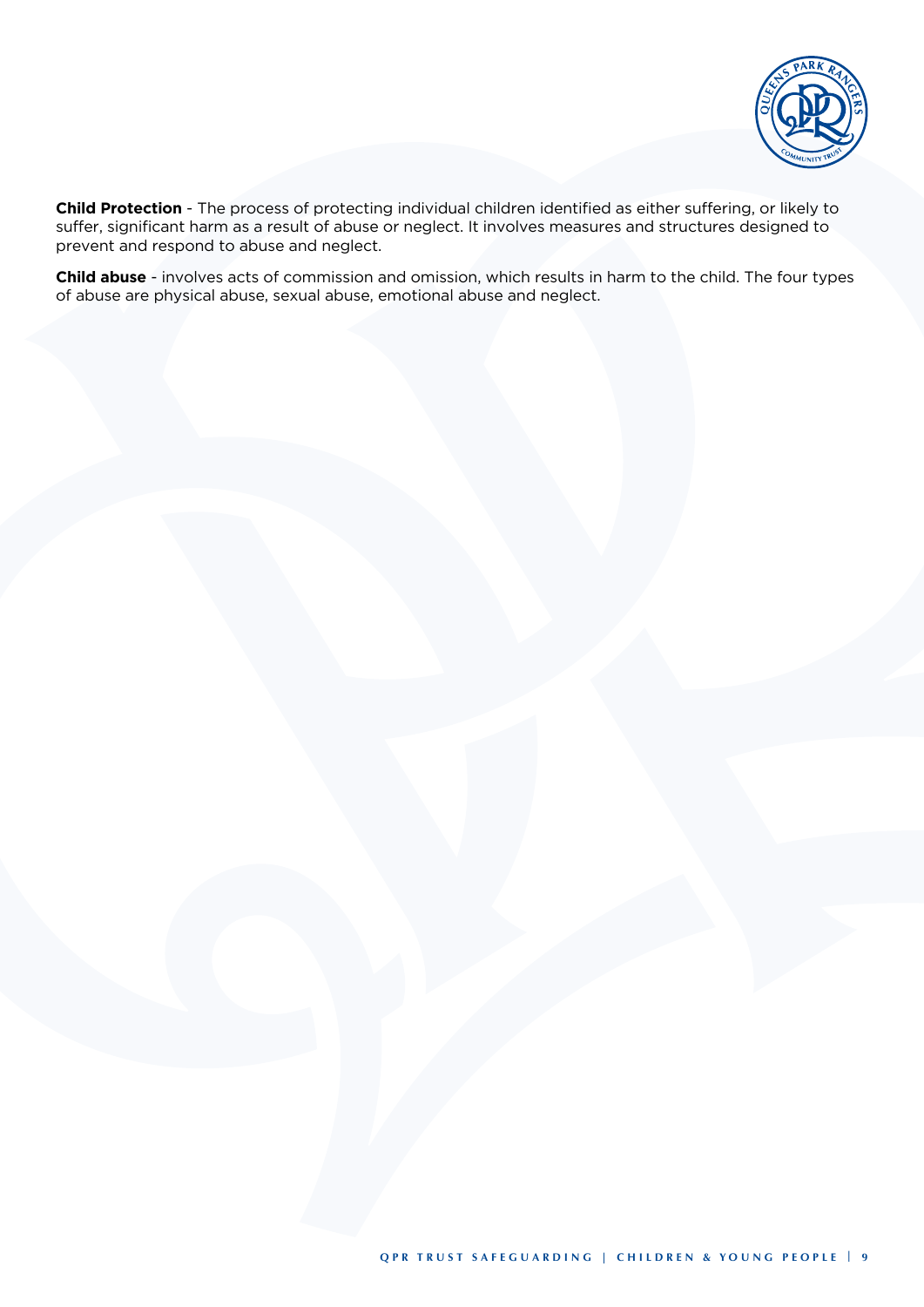

# **Rules, Regulations & Guidance**

The Club and Trust are governed by the legislation and rules/regulations set out by several key governing agencies including the Government, Football Association, Premier League and the NSPCC Child Protection in Sport Unit. The content of this document has been developed with reference to policies and procedures of Affiliated Football, and the Affiliated Football Safeguarding Policy, The FA, ELF Safeguarding Guidance and the NSPCC Standards for Safeguarding Children in Sport and is underpinned by the following legislative documents and policies .

- Working Together to Safeguard Children (2018) https://www.gov.uk/government/publications/ working-together-to-safeguard-children--2)
- The Children Act (1989 and 2004)
- Education Act 2002 (https://www.legislation.gov.uk/ukpga/2002/32/contents)
- What to do if you're worried a child is being abused Advice for Practitioners (2015)
- Safeguarding Vulnerable Groups Act (2006)
- Protection of Freedoms Act (POFA) (2015)
- Female Genital Mutilation Act (2013)
- Keeping Children Safe in Education (2021) (Updated version effective September 2021) https://assets.publishing.service.gov.uk/government/uploads/system/uploads/attachment\_data/ file/999348/Keeping\_children\_safe\_in\_education\_2021.pdf
- Sexual Offences Act (2003)
- UN Convention on the Rights of The child (1989)
- The Mental Capacity Act (2005)
- The Care Act (2014)
- Every Child Matters 2003
- Human Rights Act 1998
- No Secrets 2000
- Information sharing (advise for practitioners)
- Standards for Safeguarding and Protecting Children in Sport 2005 NSPSS and CPSU
- EFL Safeguarding Standards
- London Child Protection Procedures and Practice Guidance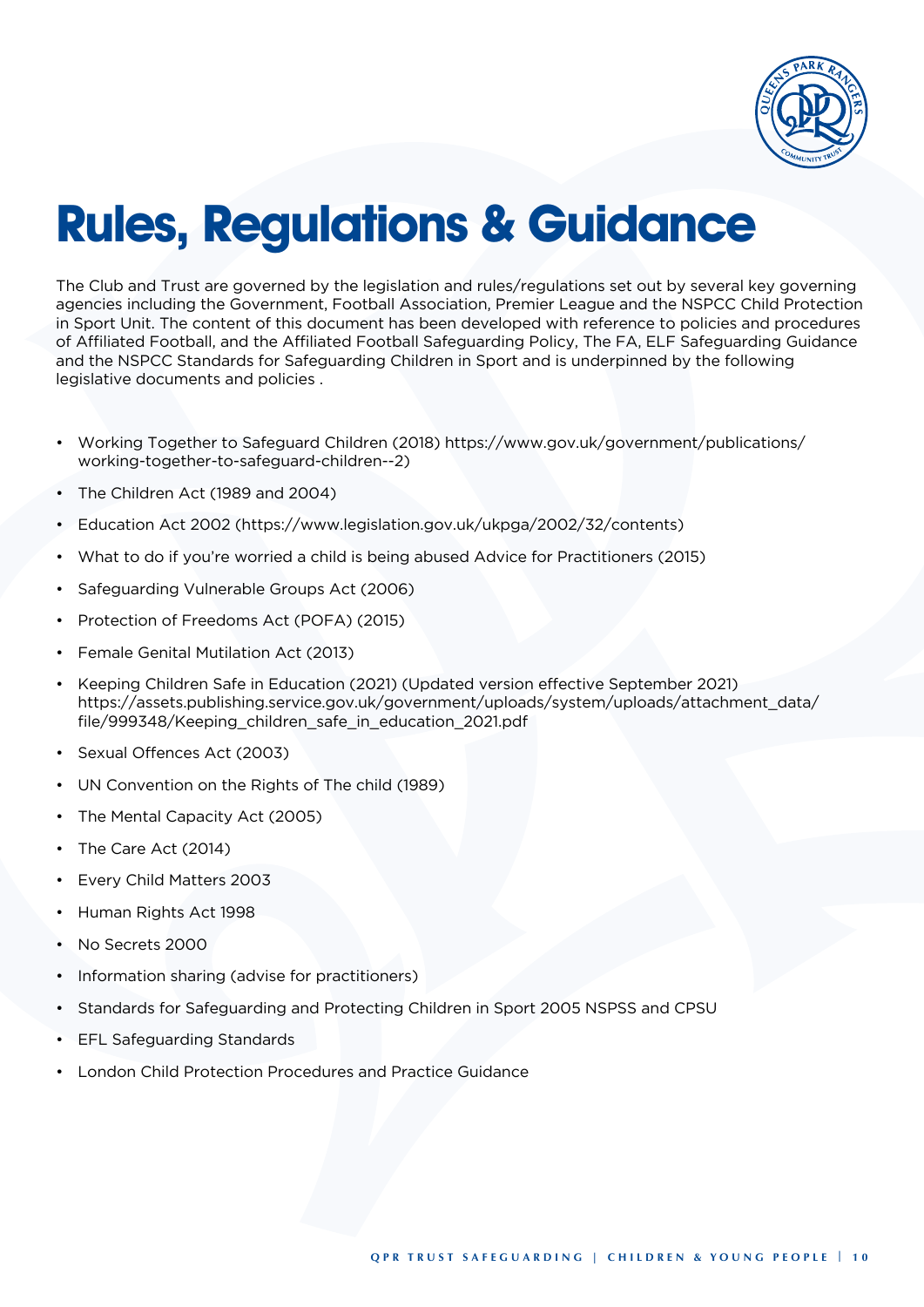

The Trust and Club recognise their responsibilities to maintain regular communication with the Tri-Borough LSCB along with the LSCB of the neighbouring London boroughs, Local Authority children's services, Local Authority Designated Officer and the Police safeguarding teams. The communication of the Club with the Local Authorities is centred upon supporting the club with; reporting/monitoring of Safeguarding incidents, sharing of best practice, sharing information/ changes in legislation, sharing of important local area information and workforce best practice and training and development and any other relevant appropriate Safeguarding support.

The Trust will ensure that any partner agencies also have robust Safeguarding policies and Procedures in place and where appropriate there will be a Service Level Agreement. There must be an SLA with all partners and will include a caveat that we reserve the right to follow our own Safeguarding procedures if there is an incident and an agreement cannot be reached with partners. Safeguarding must be the overriding consideration when working with partners, in respect of this a due diligence review must form part of the referral pathway, to identify who will take ownership of Safeguarding issues and at what point.

The Club and Trust are committed to ensuring that:

- The safety and welfare of Adults at Risk and Children under the care of the Club and Trust is paramount.
- All children have the right to participate in Trust sporting activities in a safe environment free from bullying, abuse or exploitation
- All Adults at Risk and Children that engage with the Club and Trust, regardless of age, culture, social background, disability, gender, language, racial origin, religious belief and/or sexual identity have the right to safety and protection from abuse or harm.
- All suspicions, reports and/or allegations of abuse will be taken seriously & investigated thoroughly which may involve the appropriate local authority teams where necessary.

If the matter is of a sexual nature or urgent and the SSM is unavailable, please contact the local police.

Club-wide safeguarding meetings are held quarterly, these are mandatory for all DSO from the Trust and Academy, and the safeguarding manager.

This safeguarding policy is applicable to the season 2021/2022 and will be subject of ongoing review, and a minimum of once a year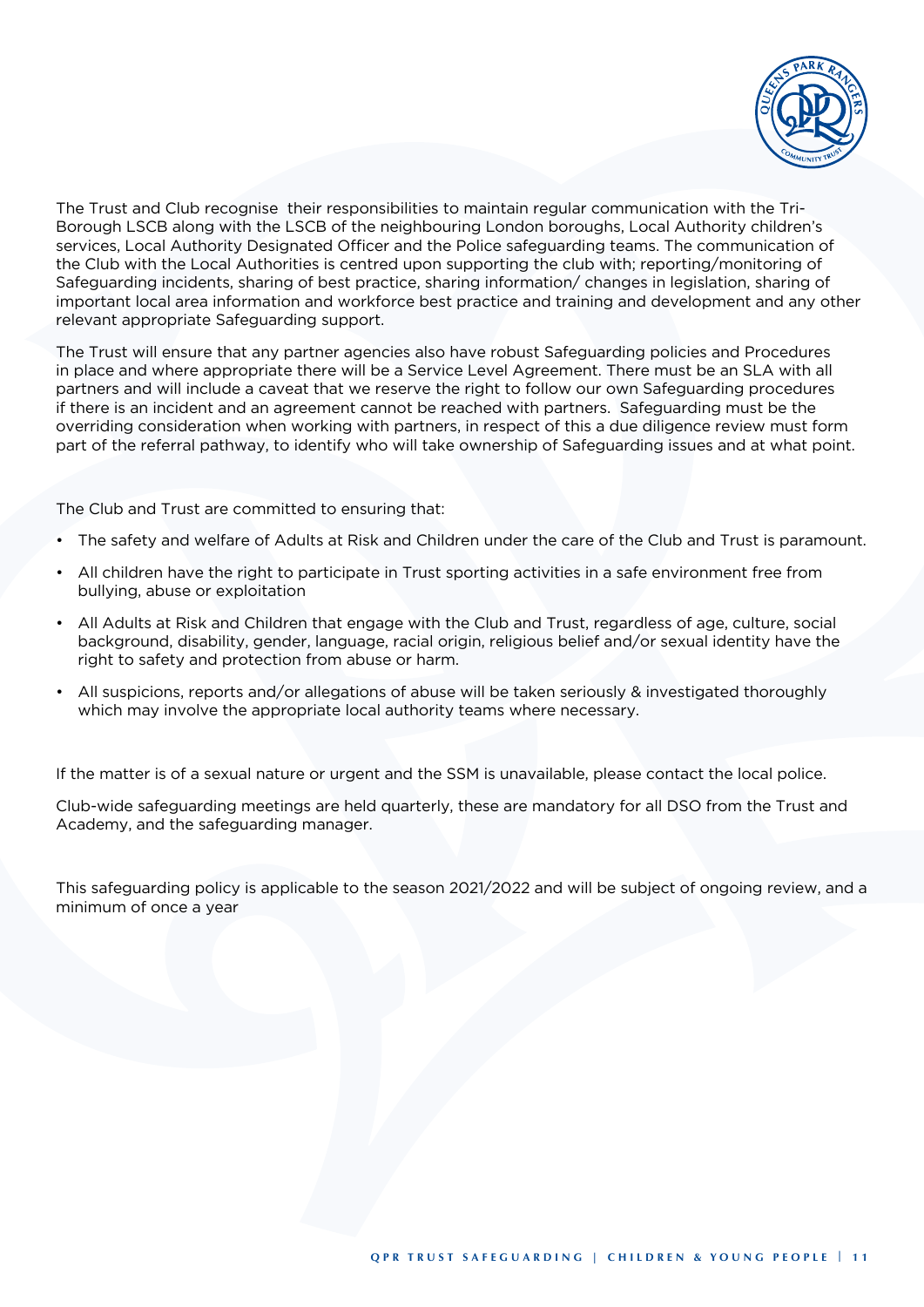

## **Resources and Training**

A safeguarding induction is provided to all staff. This will be delivered by the Club safeguarding manager or designated safeguarding officer. The SM holds a specific Safeguarding Induction with all new staff who will come into contact with children. Key elements of the Club safeguarding policy are discussed in more detail and specifically to the individuals' role.

In addition to this regular safeguarding workshops are held for all Community Trust staff.

The Safeguarding manager holds a regular drop in "safeguarding surgery" for all staff to discuss any concerns they may have in confidence .

All staff working in direct contact with Children are required to complete the FA's 3 hour Safeguarding Children Awareness workshop and undertake a refresher course, at least once every 3 years. Details of those satisfactorily completing this course are retained by the Human Resources Department.

## **Recruitment**

QPR in the Community Trust have a specific Safer Recruitment and working with ex- offenders Policy which sets out in detail the process the Trust will undertake in ensuring staff are suitable to work with children and adults at risk. This policy outlines how the Trust will manage the recruitment of ex-offenders, the management of any DBS content and the decision-making process.

This policy is attached for reference. available on the intranet or upon request from the safeguarding manager.

All staff will undertake a specific safeguarding and safer working practices induction upon employment at the club. A briefing document and guidance for safer working practices will be provided and will also be available on the intranet, under the safeguarding page.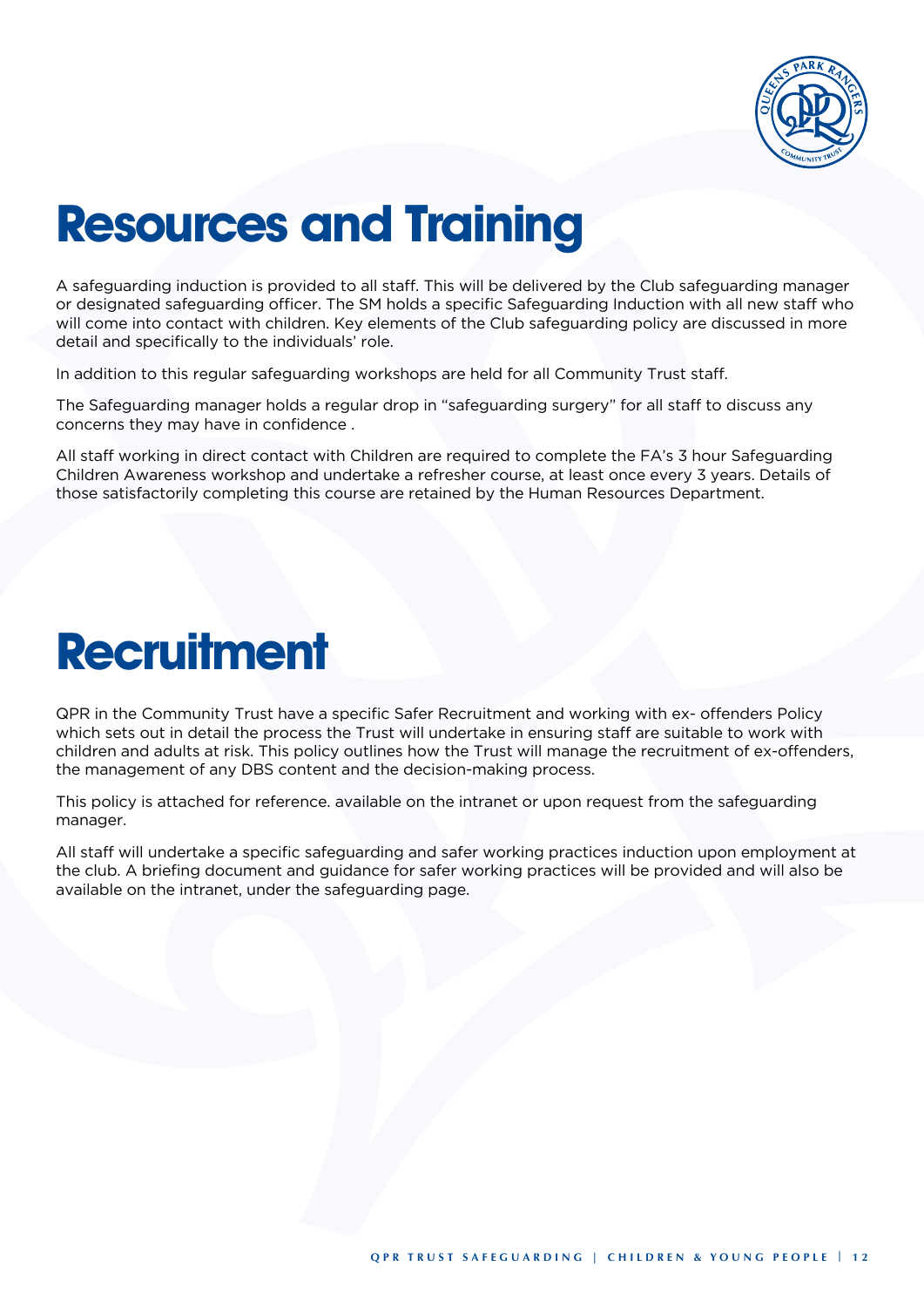

# **Disclosure & Barring Service**

Staff in roles that require contact with adults at risk, young people and children will undergo enhanced DBS disclosure, which is an on-going procedure throughout the association with the club. Enhanced DBS checks will enable the club to undertake more thorough recruitment and selection procedures for positions which involve working with children.

The Safeguarding Manager will refer cases to DBS where a person has been engaged in regulated activity and the following apply;

Where a child or adult at risk was, or may have been harmed

Or

A Trust staff member received a caution or was convicted of a relevant offence.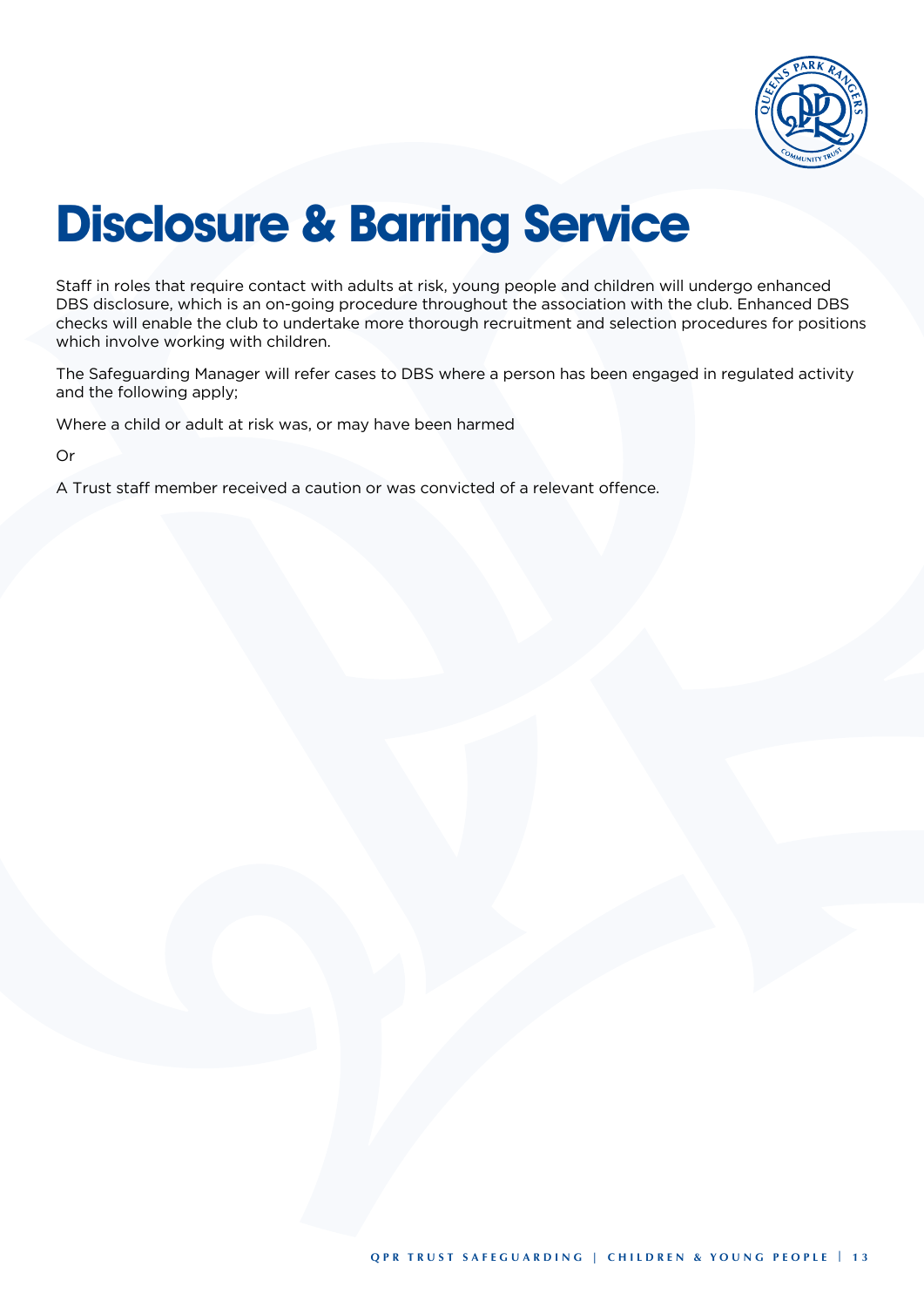

# **Ratios / Lone Working Policy**

Any Activity undertaken by the Trust will always give full consideration to the appropriate number of staff members available depending on the age of the Children involved, the degree of risk the Activity involves, and whether there are any additional disability needs. The lower the age of the participants, the greater the need for supervision.

Regardless of these ratios a minimum of 2 members of staff or delivery partner will always be available to supervise an Activity. This ensures at least basic cover in the event of something impacting on the availability of one of the adults during the Activity (e.g. in the event of a participant requiring the attention of an adult during the Activity following an accident).

- For Children under 5 the recommended ratio should be no more than 1:6.
- For Children under 8 the recommended ratio should be no more than 1:8.
- For Childrenover8 the recommended ratio should be no more than 1:10, but this varies depending on the Activity. Advice should be sought from the Safeguarding manager if unsure.

### **Lone Working Policy**

The Trust has a specific Lone Working Policy, the principles of this are;

- All staff to ensure that another member of staff, preferably a line manager, is aware of anyone working alone and of start and finish times.
- Staff to ensure they have means of communication with someone in the event of an emergency, such as a mobile phone or two-way radio.
- Staff to ensure access to first aid equipment
- Staff to be aware of nearest emergency exit is & evacuation procedures.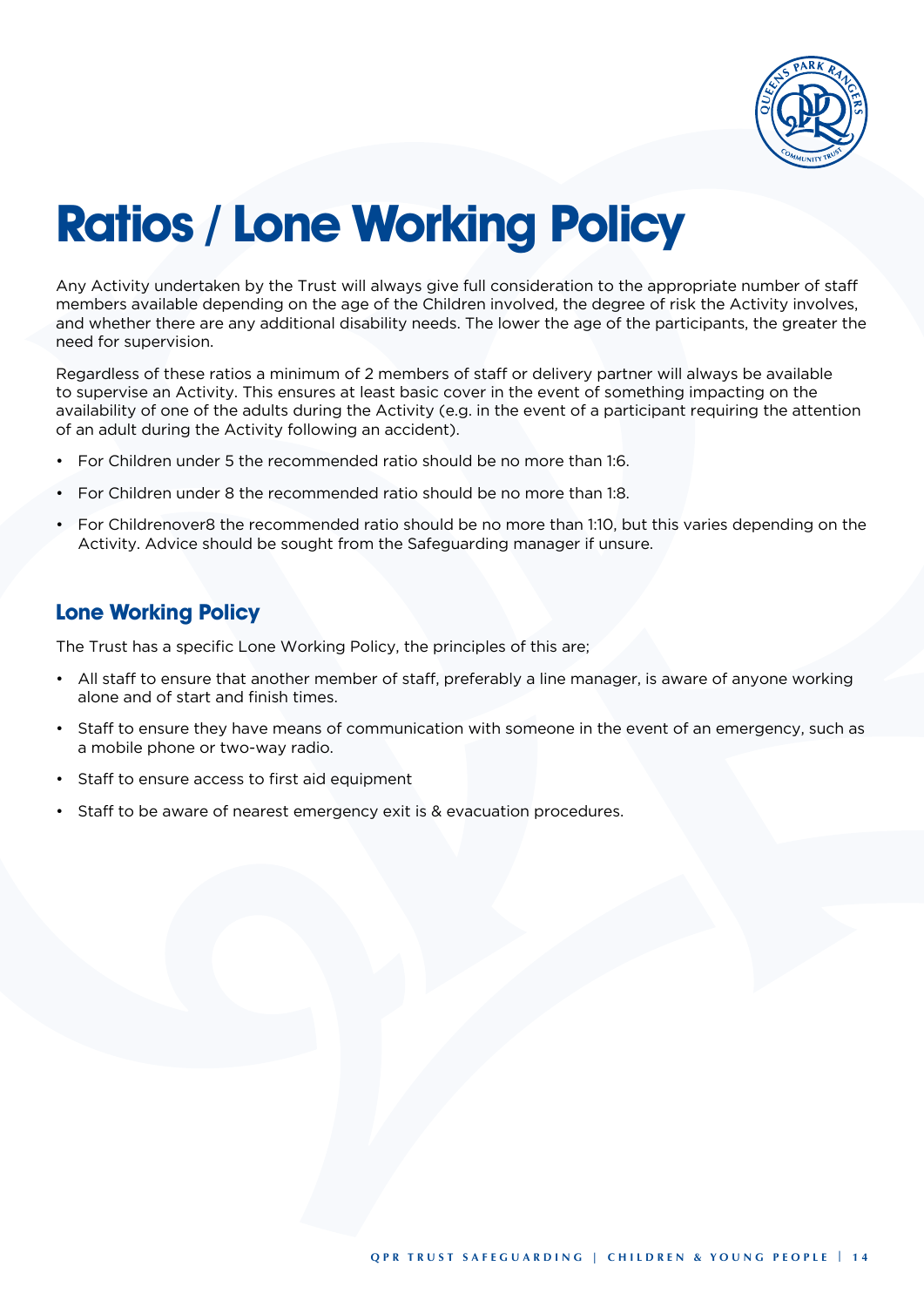

# **Image Policy**

The Trust and Club takes its guidance on the use of images from guidelines issued by the FA and Premier League. All Trust images are taken by Club officials who have been briefed by the member of staff (and where possible a Club Safeguarding Officer) responsible for the activity being photographed / filmed.

- Before taking images of Children, parental consent is sought in writing at the start of each football season or prior to the event. Parents/Legal Guardians are responsible for informing the Club of any change of circumstances within the season which may affect consent.
- Parents/Legal Guardians will be informed of how the image will be used. The Club will not allow an image to be used for something other than that for which it was initially agreed.
- All Children featured in Trust / Club publications will be appropriately dressed.
- Where possible, the image will focus on the activity taking place and not a specific Child.
- Where appropriate, images represent the broad range of people participating safely in the event.
- Designated Club photographers will, where applicable, undertake a DBS check and attend a Safeguarding Children workshop and in any case will be personally responsible for keeping up to date with the latest guidelines on the Use of Images policies issued by the Trust/ Club and by the Premier League from time to time. Club Identification will be always worn.
- Children who are subject to family, care or legal proceedings, or who are under a court order will not have their images published in any Trust/ Club document.
- No images of Children featured in Club publications will be accompanied by personal details such as their school or home address.
- Recordings of Children for the purposes of legitimate coaching aids are only filmed by Club officials and are stored safely and securely at the Club's premises.
- The Trust/ Club does not put young player profiles with images and personal information on its website.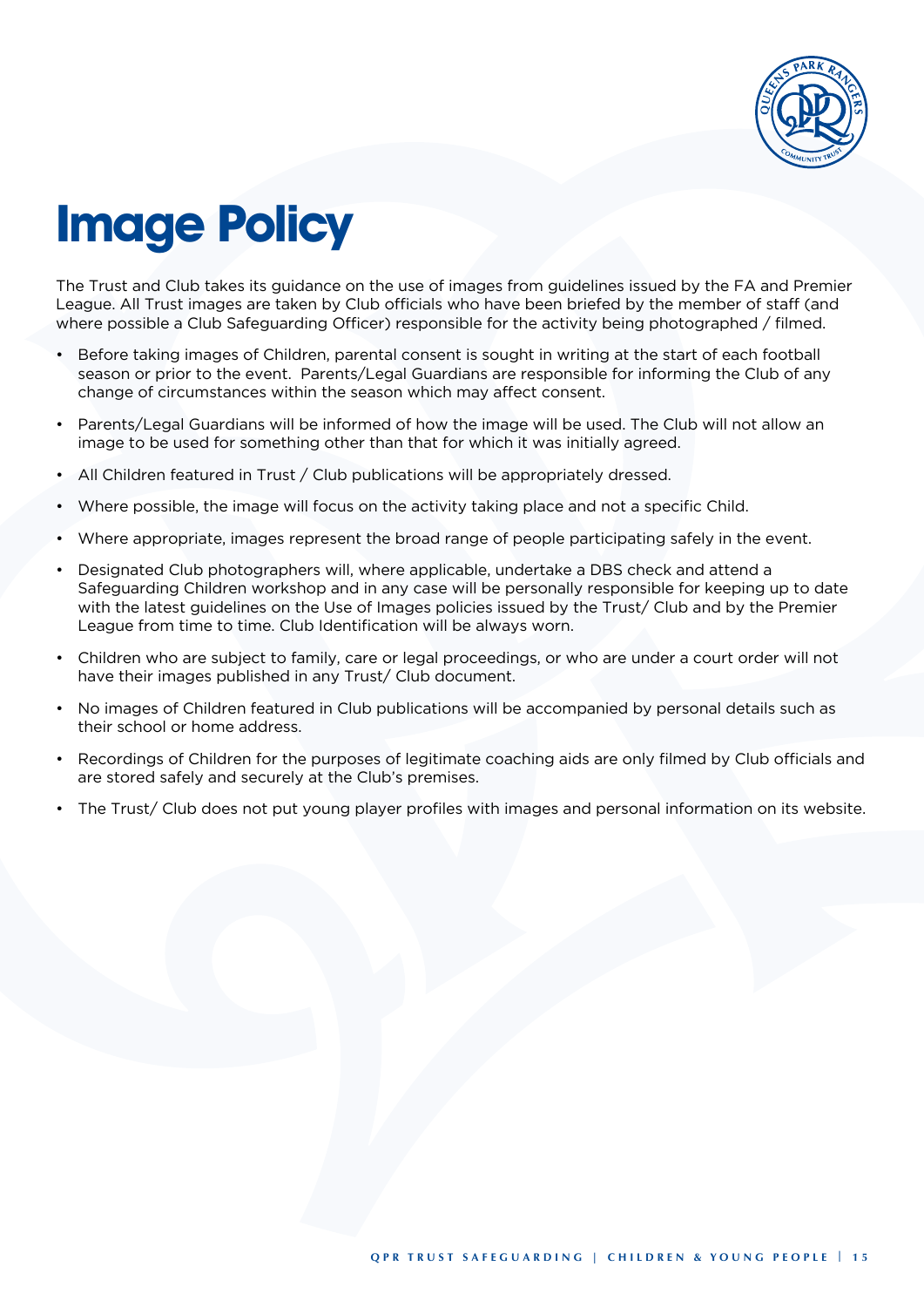

# **Match Days**

### **Unaccompanied Children**

In accordance with the Club's ticketing terms & conditions, the minimum age that a Child is permitted to attend a match at is 14 years old.

### **Mascots & Ball Persons**

The Club /Trust will only allow Children to be match day mascots or ball persons once parental consent has been obtained. A signed image consent form is also required before any images are published in the Club's match day programme.

No photographs of mascots or ball persons featured in Club publications will be accompanied by personal information about the Child, such as their school, home address or local sports team.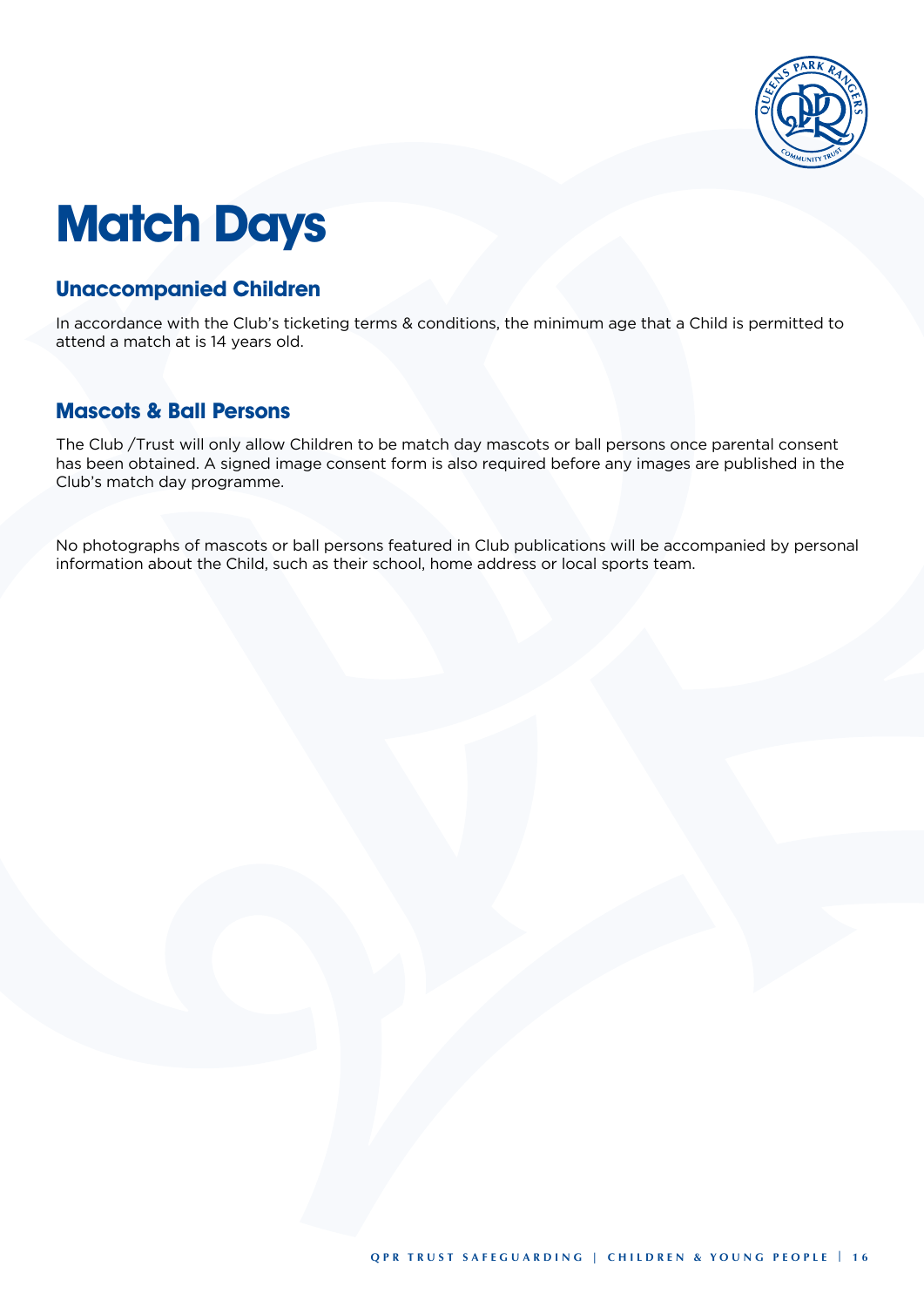

## **Managing Allegations against staff and volunteers**

The Trust have a policy to deal with instances where there is an allegation against a volunteer or member of staff. If this is a concern made by a colleague this should be discussed with their line manager and Safeguarding Manager.

All allegations against staff must be made to the safeguarding manager, who will make a referral to the Local Authority Designated Officer.

### **Historical Allegations**

Historical allegations concerning; Staff who no longer work at the Club, existing staff or historic participants including those involved in peer-on-peer abuse should be reported via the Safeguarding Incident form to the Trust Safeguarding Officer or the Club Safeguarding Manager immediately. The Safeguarding Officer or Club Safeguarding Manager will directly report the information to the Local Area Designated Officer at Hammersmith & Fulham (Telephone: 020 8753 5125 email: LADO@lbhf.gov.uk) and keep a record on the Club/Trust electronic safeguarding log. This type of incident will be RAG rated as RED which requires the incident to be reported to the Trust/Club CEO and the Safeguarding Lead on the Board of Trustees (Mohamed Khaliel mkhaliel@gmail.com). The incident will also be reported to the Police and the FA Review Team. These procedures apply even if the alleged perpetrator of the abuse is believed to be deceased.

The following guidelines offer help and support in responding to abuse or a suspicion of abuse:

- Listen carefully rather than question the child or vulnerable adult directly.
- Stay calm and not offer personal opinions/thoughts.
- Be aware that medical or criminal evidence may be relevant.
- Tell the child or vulnerable adult that you are listening and taking what they say extremely seriously.
- Seek medical attention if necessary
- Take further action it may prevent future abuse.
- Inform the Safeguarding Manager or DSO of the information or another senior member of staff if these are not available
- Write down everything said (in their words as far as possible) and what was done accuracy and detail is important. Keep this information stored in a secure place. Concerns can be recorded on the safeguarding reporting form.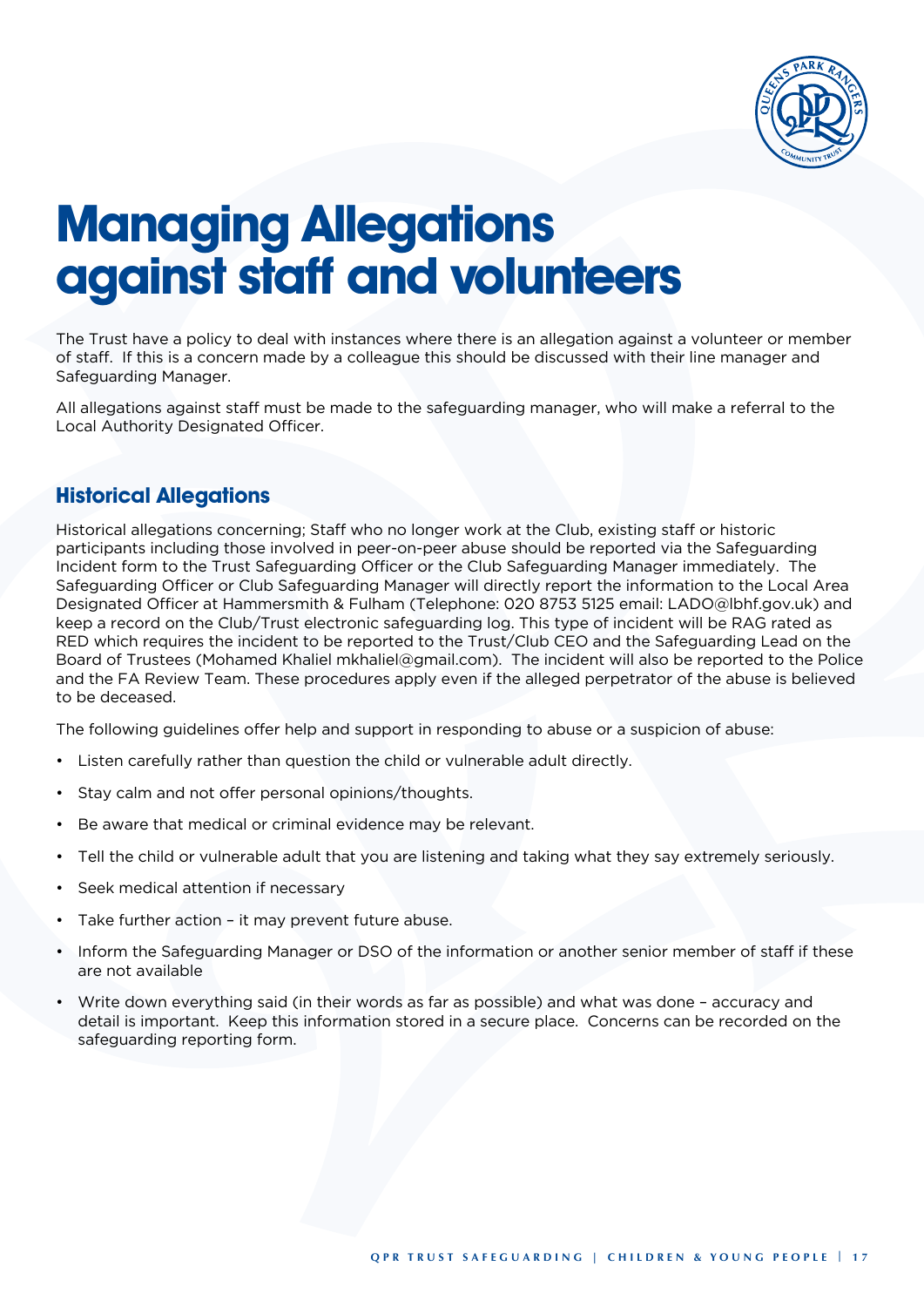

# **Whistleblowing Policy**

Whistleblowing refers to making a protected disclosure under the Public Interest Disclosure Act 1998. QPR have a whistle blowing policy

By encouraging a culture of openness QPR wants to encourage staff to raise issues, which concern them at work. Staff have a right and duty to raise matters of concern they may have about the services being offered by QPR or serious malpractice associated with them. Staff may be worried that by reporting such issues they will be opening themselves up to victimisation or detriment or risking their job security. However, all staff are protected by law if they raise concerns in the right way. Provided they are acting in good faith, it does not matter if they are mistaken. This policy is designed to ensure workers raise concerns properly and to ensure that mechanisms exist at QPR to address issues raised quickly and effectively.

In addition to the above, QPR have a specific Safeguarding whistleblowing hotline number for the reporting of any safeguarding concerns; 0203 198 7086.

Although this list is not exhaustive, examples of situations in which a disclosure may be made include; The committing of a criminal offence

Concerns over discrimination of any kind

Concerns about bullying behaviour

Concerns about poor practice

# **Anti-bullying policy**

The Trust have a specific anti bullying policy. This details the different types of bullying, and that this can happen both on and off-line.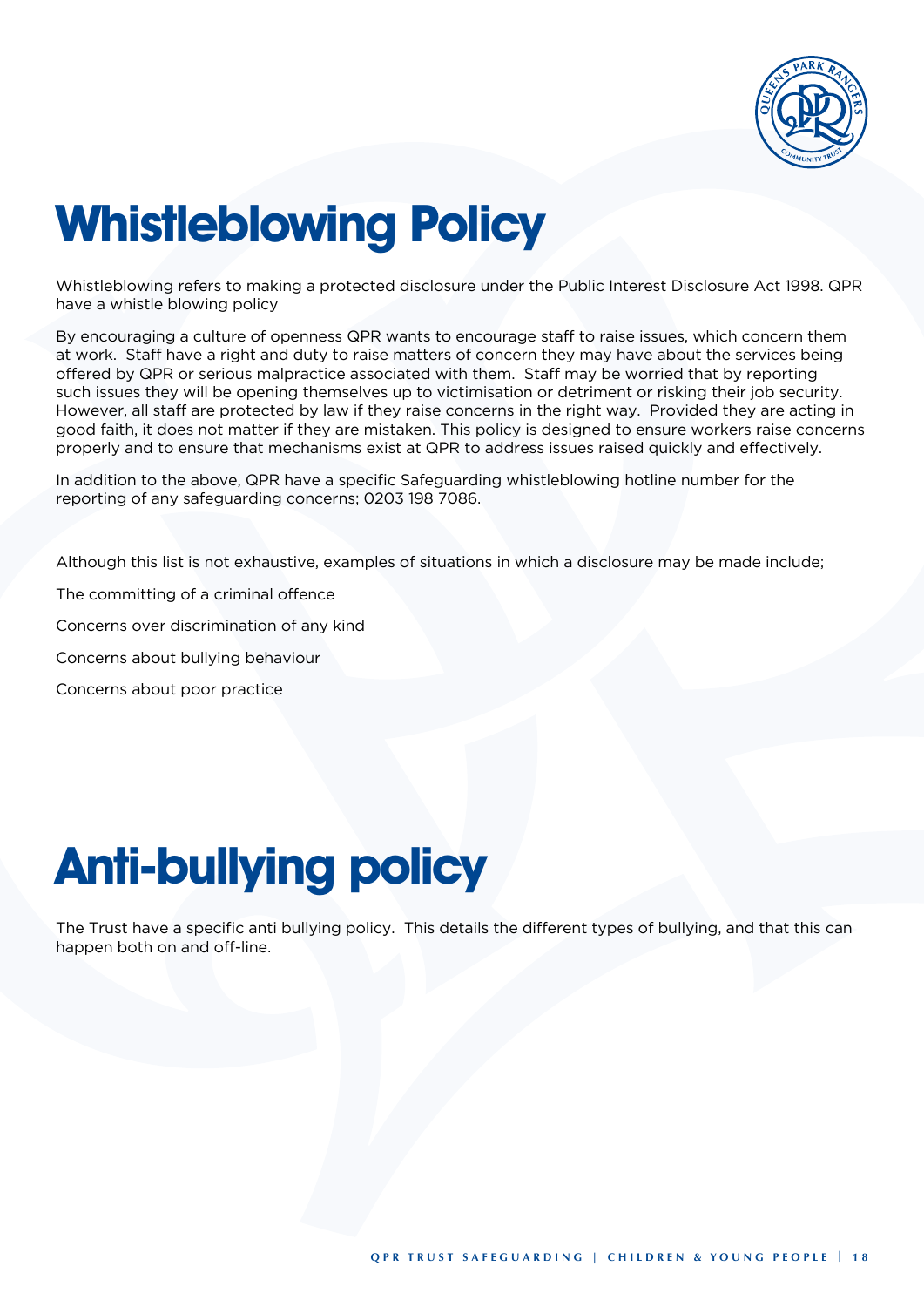

# **Complaints Procedure**

QPR in the Community Trust have a complaints procedure which will be followed where a child or parent raises a concern about poor practice. This may be where the threshold is not met for raising child protection concerns. The definitions of poor practice and abuse are outlined below.

Formal complaints will be managed by senior staff, in consultation with HR and Safeguarding manager where appropriate.

Should any poor practice amount to a child protection issue the clubs child protection policies and procedures will be adhered to.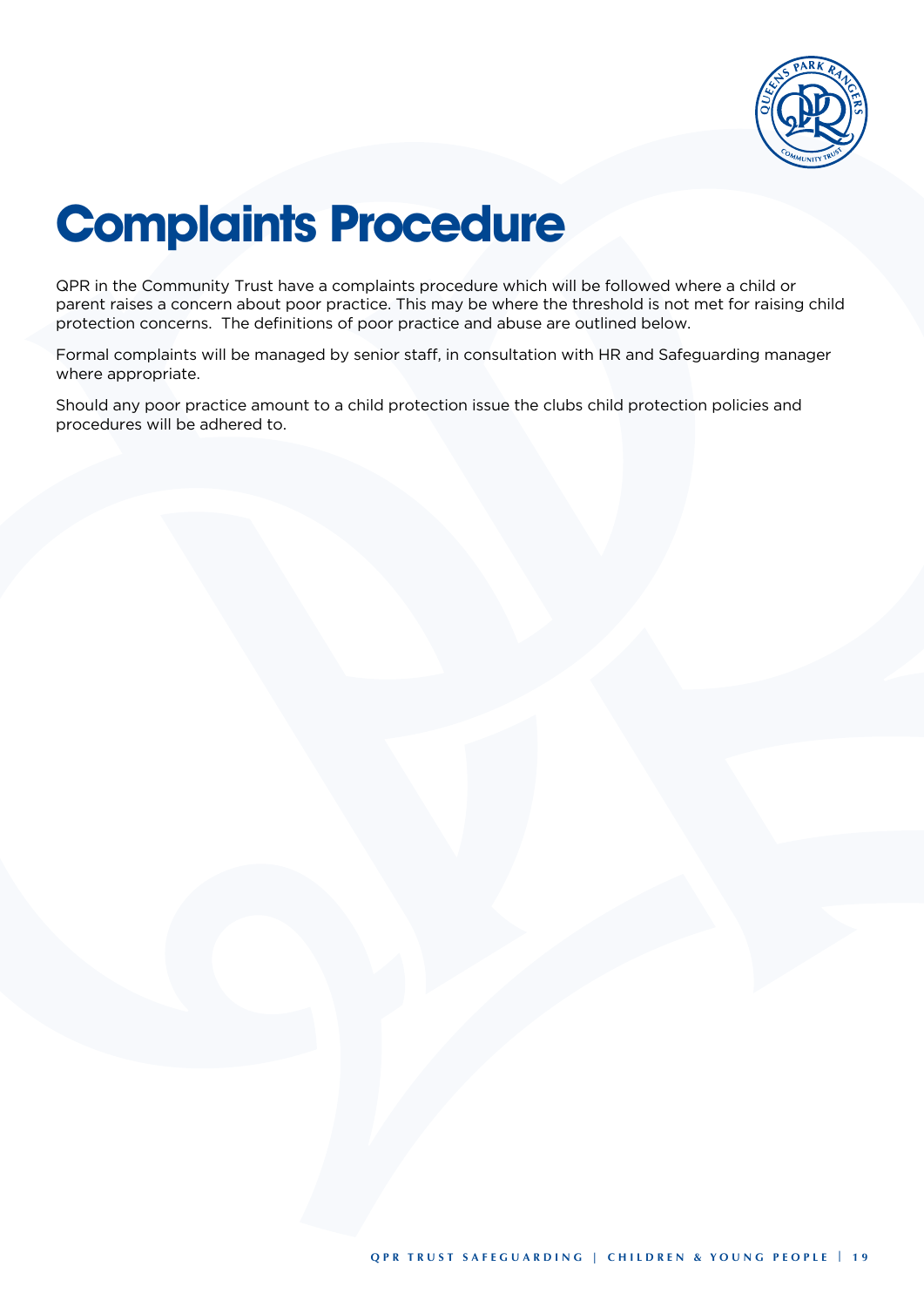

## **High Risk Participants and Programmes**

These are deemed high risk due to the nature of the referral pathway and disclosed information regarding the background of the participant at time of referral.

Participants referred onto programmes by the Youth Offending Service, H.M.P, Pupil Referral Units, Probation service, NOMS, CAMHS or other Early Help services will be screened using a referral form which must be fully completed by the referring service and participant. This is then given to the Trust DSO who will complete a risk assessment and decide next steps.

In addition, a safeguarding implementation plan is to be implemented for high risk participants that are classified as a Child in Need, and programmes designed to support such participants.

## **Activities for Disabled Persons**

All activities carried out for disabled persons are carried out under the guidelines of the Disability Discrimination Act.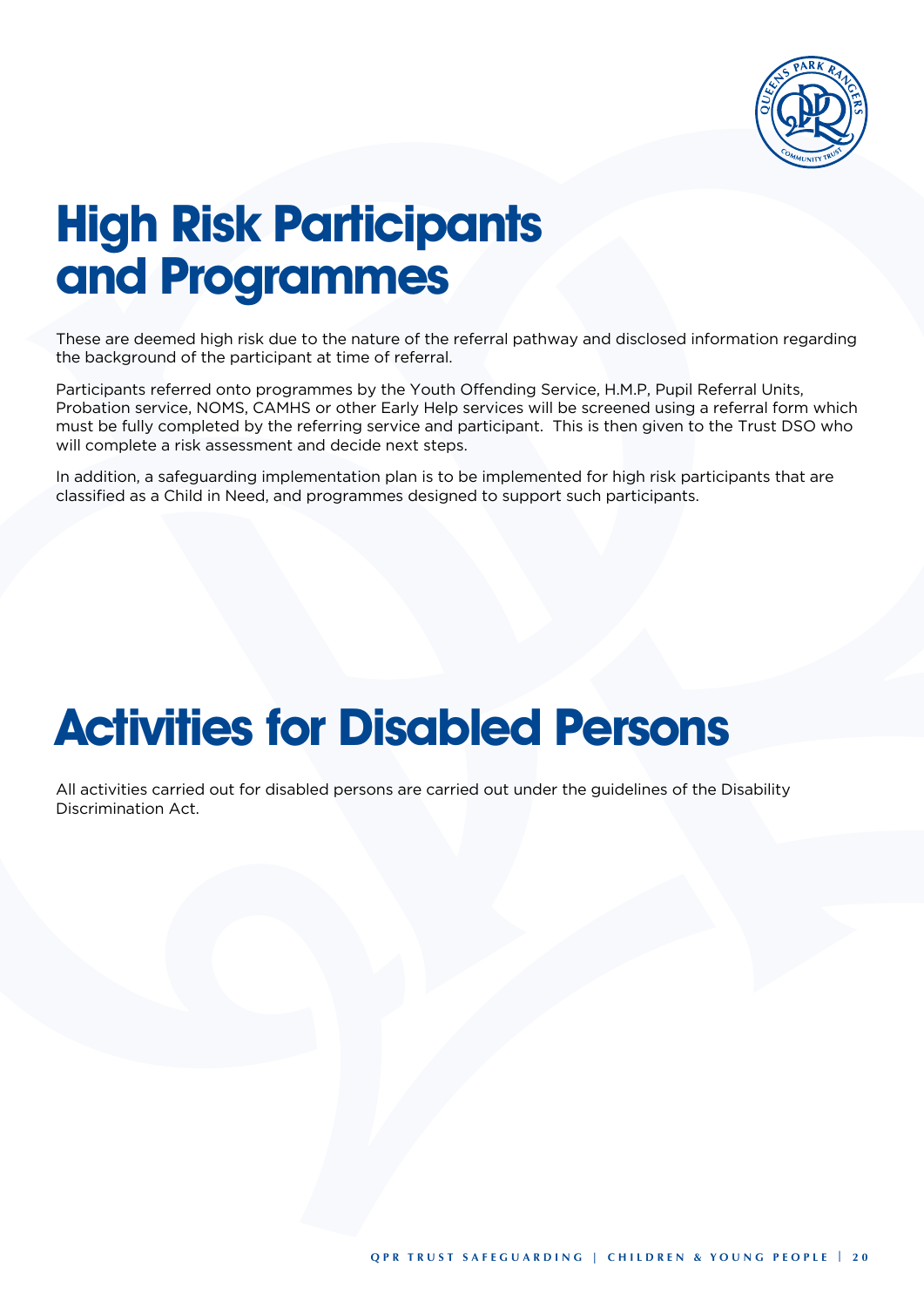

## **Positions of Trust**

As a result of their knowledge, position and/or the power, influence and authority invested in their role, all adults working or assisting in the delivery of activities for children and young people within the Club are considered to be in positions of trust in relation to the young people in their care. A relationship of trust can be described as one in which one party is in a position of power and influence over the other by virtue of their work or the nature of their activity. It is vital for all those in such positions of trust to understand the power this can give them over those for whom they are responsible, and the responsibility they must exercise as a consequence.

"Where a person older than 18 is in a specified "position of trust", it is an offence for them to have any sexual activity with a person under the age of 18. This law has applied since the Sexual Offences (Amendment) Act 2000 came into force in January 2001 and applies even if the relationship is consensual. Prior to the Act, the age of sexual consent - 16 - was the only issue.

In the school setting, it applies where the child is in full-time education and the person works in the same place as the child, even if the person does not teach the child." A relationship between a member of staff and a child or young person cannot be a relationship between equals, as there is the potential for exploitation and harm of vulnerable young people.

Staff must always maintain appropriate professional boundaries and avoid behaviour which may be misinterpreted by others. Where a person aged 18 or over is in a specified position of trust with a child under 18, IT IS AN OFFENCE for that person to engage in an intimate relationship or sexual activity with or in the presence of that child or cause or incite that child to watch sexual activity.

This means adults MUST NOT use their position to gain access to information for their own or others advantage, or use their power to intimidate, threat coerce or undermine children or young people or use their status to form or promote relationships, which are of a sexual nature or may become so.

Staff should not:

- Have sexual relationships with children
- Have any forms of communication with a child which may be interpreted as sexually suggestive or provocative
- Discuss their own sexual relationships with or in the presence of a child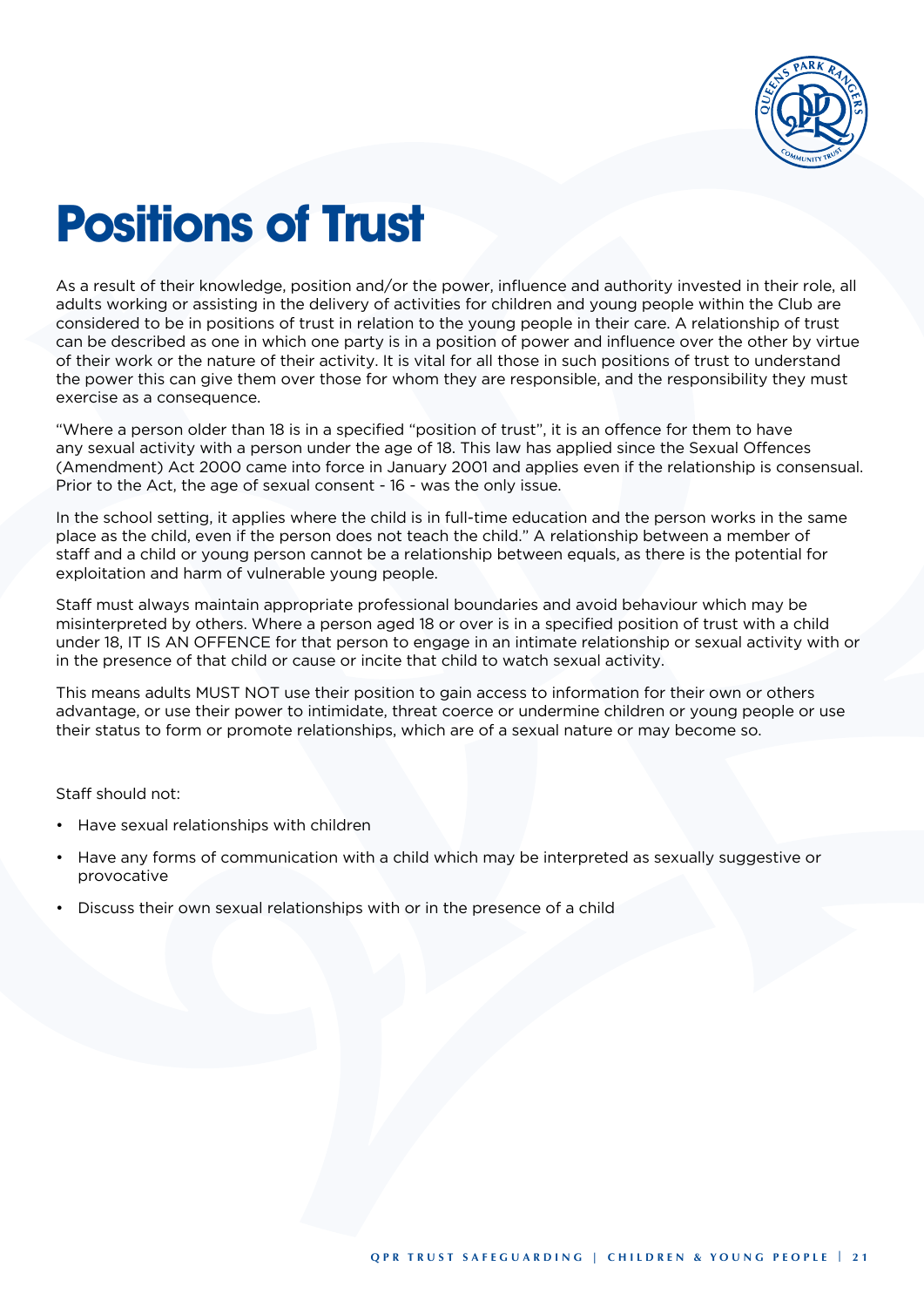

## **Contractors**

All external contractors engaged by QPR undergo a suitability test prior to commencing work. This will include evidencing the contractor's Safety Record, Safety Policy, Liability Insurance, Risk assessment and details of Competent Person. On arrival at the club the contractor will receive a site induction from a member of the Facilities team which covers safeguarding children and give details of the club's expected code of behaviour. Contractors are subject to regular inspection from club staff. In the event of a Contractor carrying out work on an area that is usually occupied by children this work, where possible, will be undertaken when children are not present.

## **Service Level Agreements**

The club commitment to safeguarding is outlined in any partnership agreements, service level agreements or any other agreements that are in place with any service provider or for commissioned services insofar as those services relate to Children.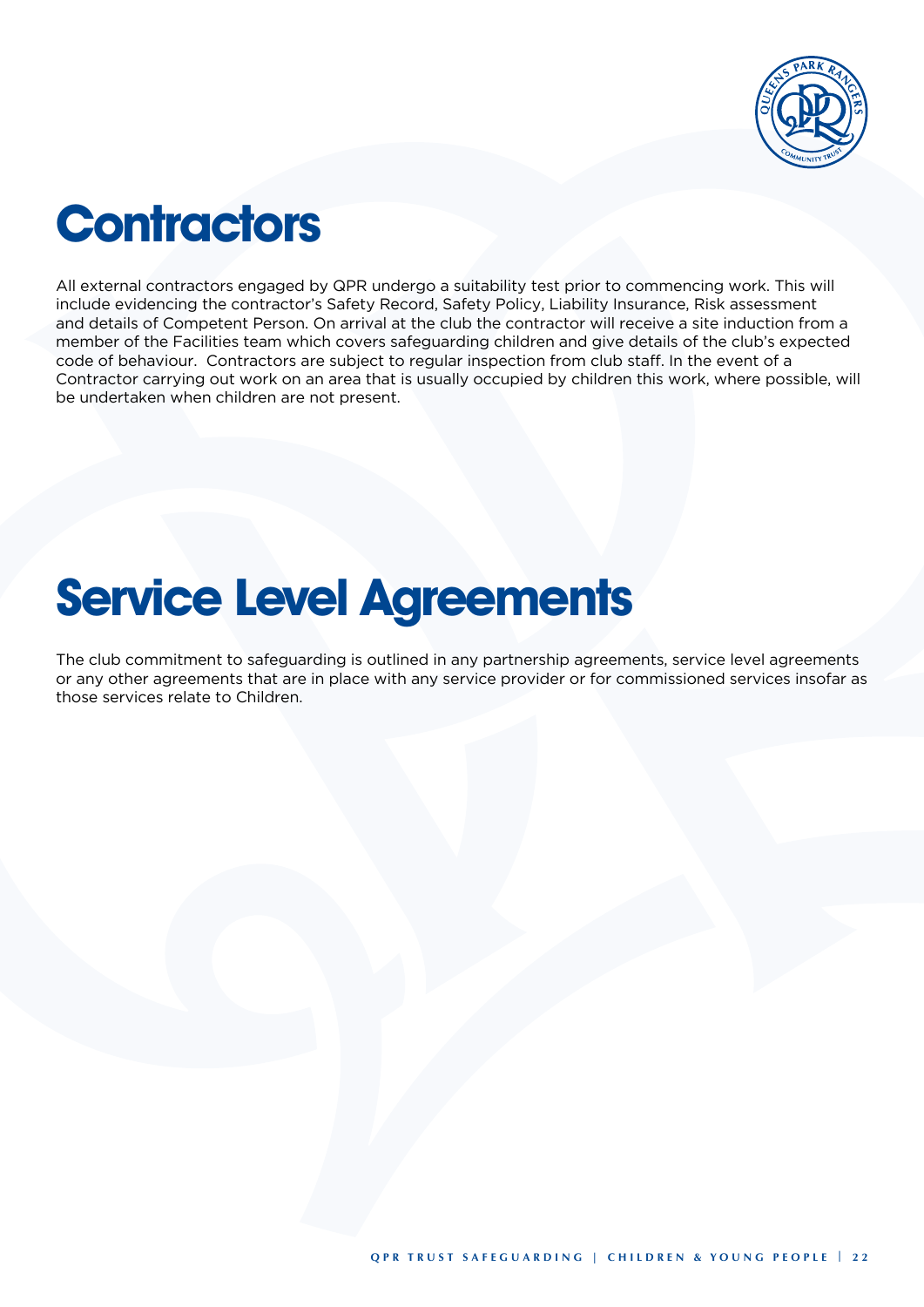

## **Definitions of Poor Practice and Abuse**

**Poor Practice** is unacceptable and will be treated seriously with appropriate action. Any behaviour that contravenes existing Codes of Conduct, infringes an individual's rights and/or reflects a failure to fulfil the highest standards of care is an indication of Poor Practice. A child or young person may not be aware that poor practice or abuse is taking place, as they may deem the behaviour as acceptable. Any incidents of poor practice should be recorded on CPOMS and/or discussed with the CTSM.

Some examples of poor practice are listed below.

- 1) Spending large amounts of time alone with a child
- 2) Being in changing rooms or showers when in use by children or young people
- 3) Reducing a child to tears as a form of control
- 4) Sharing a room with a child
- 5) Failure to conduct a risk assessment prior to each session.

Some examples of good practice include;

- 1) Using acceptable language and being a role model
- 2) Request written permission from parents if Club officials need to transport children
- 3) If supervision is required in changing areas coaches should not be alone

This list is not exhaustive, any concerns should be raised to the SSM. QPR will notify parents whenever any concerns are raised about their child.

**What is abuse?** - Abuse is any form of physical, emotional or sexual mistreatment or lack of care that leads to injury or harm. It commonly occurs within a relationship of trust or responsibility and represents an abuse of power or a breach of trust. Abuse can happen to a child or a vulnerable adult regardless of their age, gender, race, ability, culture or sexual orientation.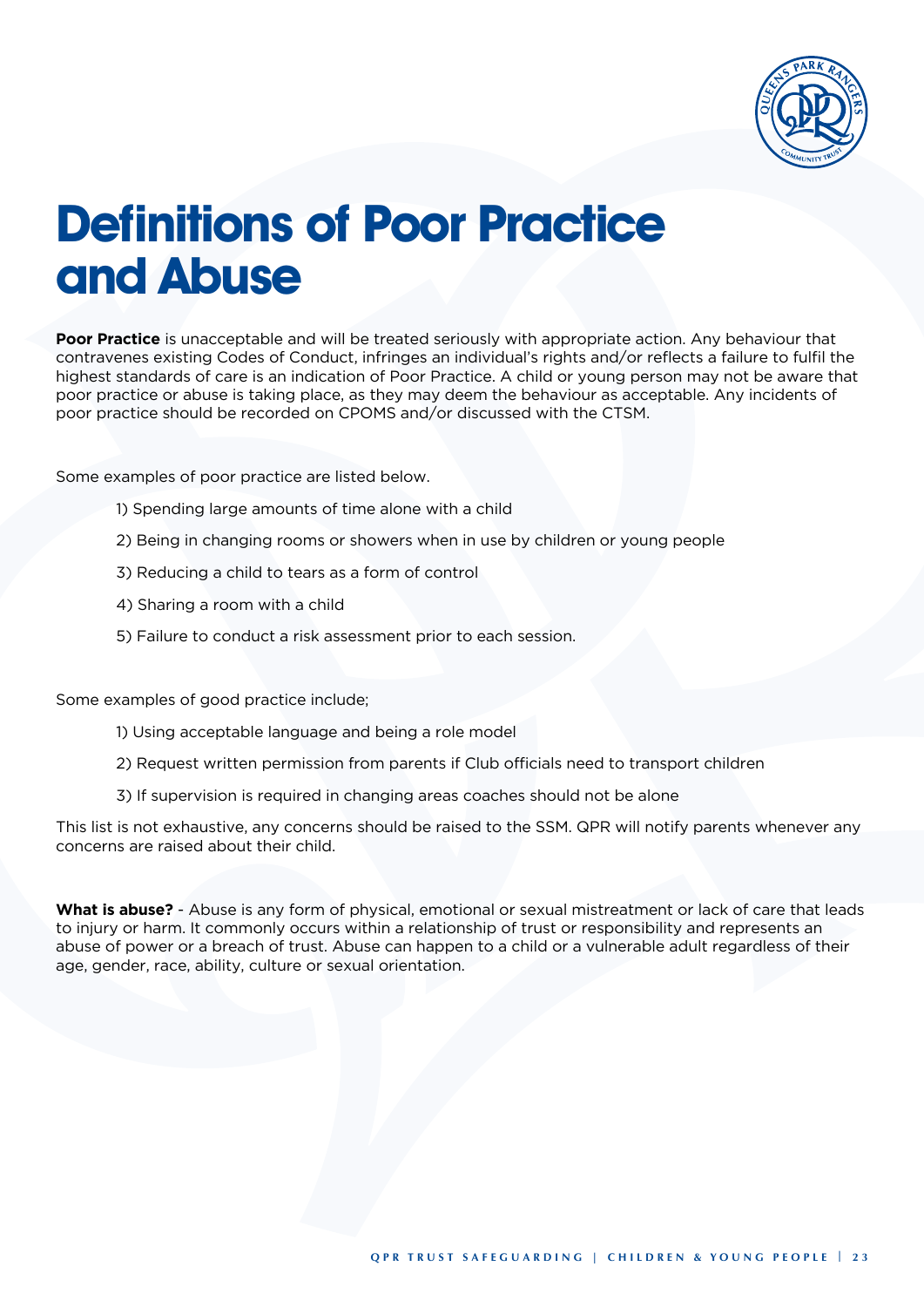

# **Signs of Abuse**

There are four main forms of abuse identified as follows, should you have any concern that abuse is occurring you should contact the Safeguarding Manager or nominated safeguarding Officer for the relevant department for advice.

### **Physical Abuse**

Physical abuse may involve hitting, shaking, throwing, poisoning, burning or scalding, drowning, suffocating, or otherwise causing physical harm to a child.

Physical harm may also be caused when a parent or carer fabricates the symptoms of, or deliberately induces, illness in a child.

Physical abuse can be caused through an act or omission.

### **Sexual Abuse**

Sexual abuse involves forcing or enticing a child or young person to engage in sexual activity, regardless of 'implied consent.' This includes penetrative (penetration of vagina, anus & mouth) and non-penetrative acts (touching – over or under clothing, any part of the body in a sexual way).

Sexual abuse includes involving children in the watching of sexual acts, and encouraging children to engage in over-sexualised behaviour, and grooming offences which can also be committed via the internet.

Sexual abuse can be perpetrated by anyone, including a parent or guardian, caregiver, extended family, friend, neighbour, stranger or a person in a position of trust (includes 16/17 year olds).

### **Neglect**

Neglect is the persistent failure to meet a Child's basic physical and/or psychological needs, likely to result in the serious impairment of the Child's health or development. This includes failing to provide adequate nutrition, clothing, shelter, health care and protection from harm. Emotional neglect is the failure to meet the child's ongoing emotional needs for affection and a sense of belonging.

### **Emotional Abuse**

Emotional abuse is the persistent emotional maltreatment of a child such as to cause severe and persistent adverse effects on the child's emotional development, including verbal attacks on a child's sense of self, repeated humiliation or rejection. Exposure to violence, drugs, alcohol abuse or severe conflict in the home, forced isolation, restraint or causing a child to be afraid much of the time may also cause emotional harm. Emotional abuse rarely happens only once, and it is usually part of a pattern of how the child is being treated over a significant period of time.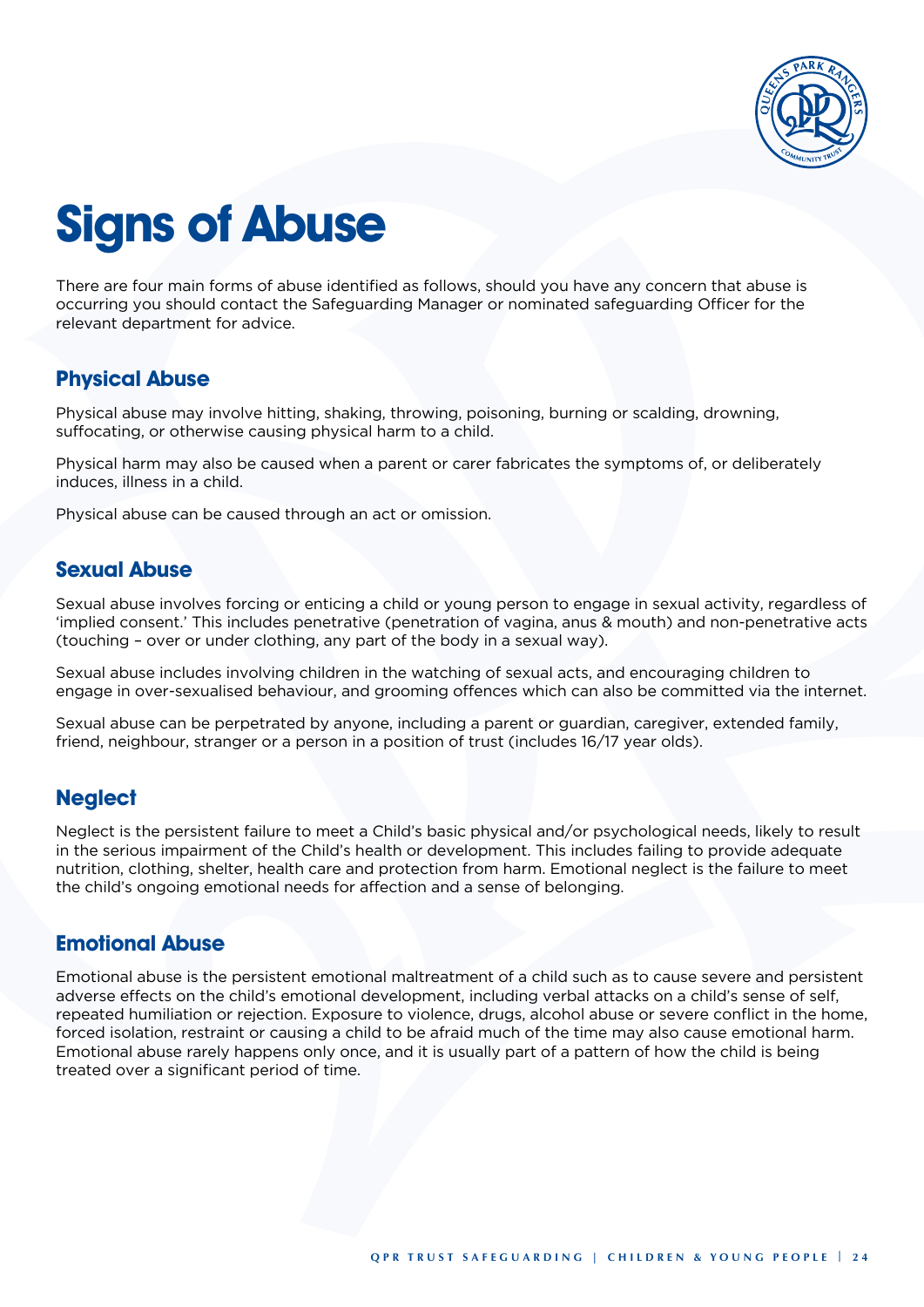

### **Bullying/ Cyberbullying** (strand of emotional abuse) including peer on peer

Bullying may be defined as deliberately hurtful behaviour, usually repeated over a period of time, where it is difficult for those bullied to defend themselves. It can take many forms, but the three main types are physical, verbal and emotional, both face to face and via social media and other online forums. The damage inflicted by bullying can frequently be underestimated. It can cause considerable distress to children to the extent that it affects their health and development or, at the extreme, cause them significant harm (including self-harm). All settings in which children are provided with services or are living away from home should have in place rigorously enforced anti-bullying strategies.

Cyberbullying; This is when a person uses technology i.e. mobile phones or the internet (social networking sites, chat rooms, instant messenger, tweets), to deliberately upset someone. Bullies often feel anonymous from the incident when it takes place online and 'bystanders' can easily become bullies themselves by forwarding the information on.

### **Domestic Abuse**

Domestic abuse is a significant indicator of risk of harm to children, who may suffer directly or indirectly if they live in households where there is domestic abuse. Domestic abuse is likely to have a damaging effect on the health and development of children.

### **'Sexting'**

UK council for child internet safety provides advice on sexting, "responding to incidents and safeguarding young people", is designed for designated safeguarding leads, their deputies, head teachers and senior leadership teams in schools and educational establishments in England. The same advice can apply to football clubs.

The advice covers a variety of issues, including responding to disclosures, handling devices and imagery, risk assessing situations, involving other agencies (including escalation to the police and children's social care), recording incidents, involving parents and preventative education. The advice aims to support schools and those working with young people in developing safeguarding procedures to respond to incidents involving youth produced sexual imagery. It highlights key sources of resources and support that help school if incident happen. Please see the links below for further advise.

https://www.gov.uk/government/publications/indecent-images-of-children-guidance-for-young-people/ indecent-images-of-children-guidance-for-young-people

https://www.safeguardinginschools.co.uk/wp-content/uploads/2016/08/Sexting-in-schools-and-colleges-UKCCIS-August-2016.pdf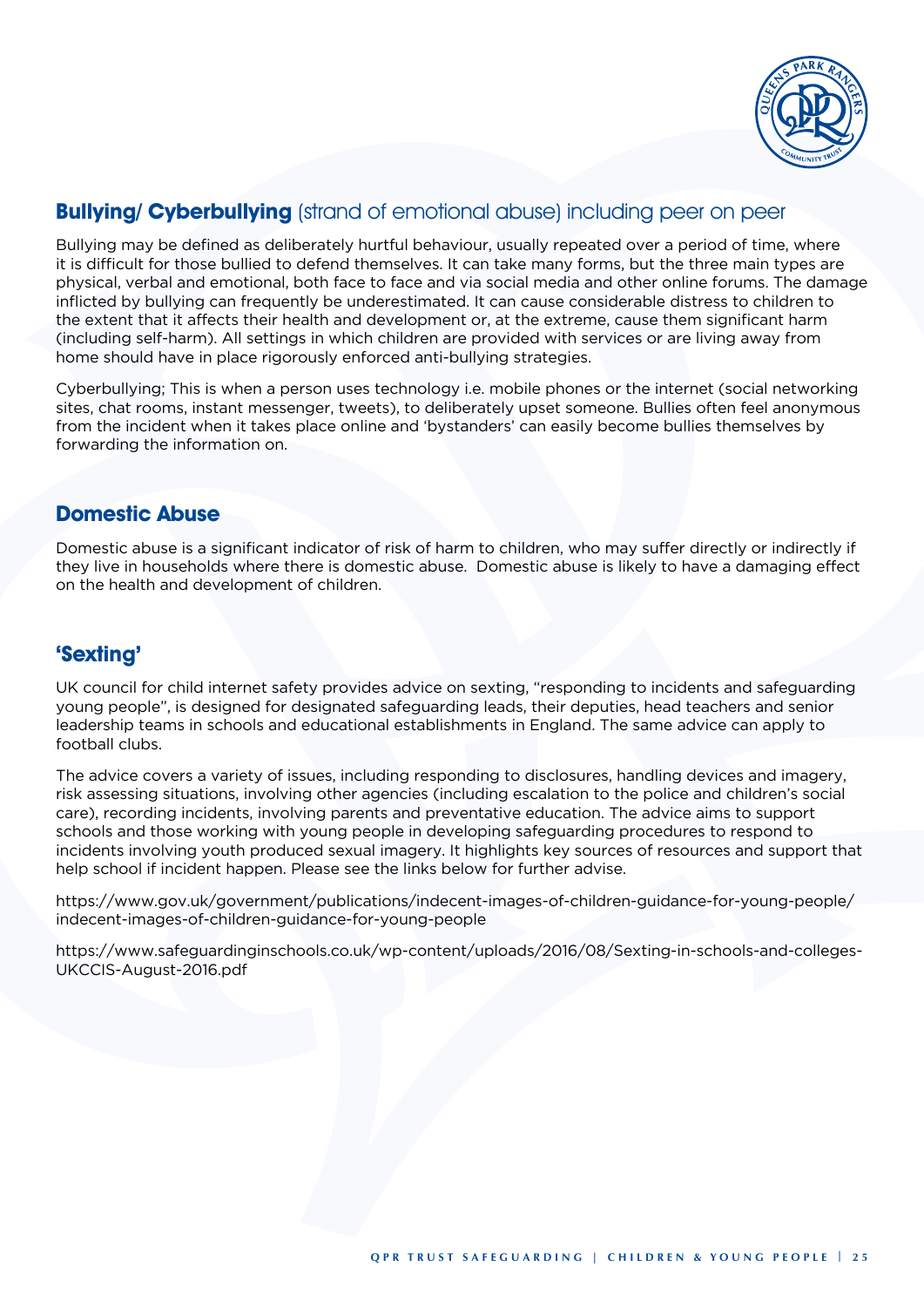

### **FGM mandatory reporting**

Female genital mutilation is the partial or total removal of external female genitalia for non-medical reasons. Religious, social or cultural reasons are sometimes given for FGM however its is child abuse and a criminal offence.

Section 74 of Serious Crime act 2015 amended the female genital mutilation act 2003 to introduce the legal duty for regulated health and social care professional and teachers to report to the police if;

- they are informed by a girl under 18 that she has undergone an act of FGM and/or
- they observe physical signs that an act of FGM may have been carried out on a girl under 18.

### **Concerns around radicalisation and extremism**

The Counter terrorism and Security act places a duty on specified authorities, including sport in the exercise of their functions, to have due regard to the need to prevent people from being drawn into terrorism (the prevent duty) There is also a duty on local authorities to ensure there is a Channel Panel in place. This must include the local authority and senior police officers. The panel will assess to what extent identified individuals are vulnerable to being drawn into terrorism. The Act requires partners of the Channel Panel to cooperate with the panel in the carrying out of its functions and the police in undertaking he initial assessment as to whether a referral is appropriate. There will be training rolled out in this area so that staff across the Trust are aware of signs to be aware of and referral pathways. Liaise with Safeguarding manager if there are any concerns about this.

### **Child Sexual Exploitation and Criminal Exploitation**

Child sexual exploitation occurs where an individual or groups of people take advantage of an imbalance of power to coerce, manipulate or deceive a Child into criminal or sexual activity in exchange for something the victim needs or wants and/or for the financial advantage or increased status of the perpetrator or facilitator. The victim may be sexually exploited even if the sexual activity appears consensual. Child sexual exploitation can also take place through the use of technology. Children or young people may be tricked into believing they are in a loving consensual relationship.

Child criminal exploitation is commonly associated with county lines (being coerced into moving drugs and or money between locations. It also includes children forced to commit criminal acts (theft and violence). The victim may be exploited even if the acts appear consensual.

If the Safeguarding Manager is unavailable, referrals can be made directly to pinakin.patel@lbhf.gov.uk 07554 222772. Staff requiring training around Prevent can e-mail prevent@lbhf.gov.uk to enquire about training sessions.

If the behavior of anybody involved in our activities indicates that they or those around them are at risk of harm, staff should report these concerns immediately to the DSO. In the event that there appears to be an immediate risk or danger call 999.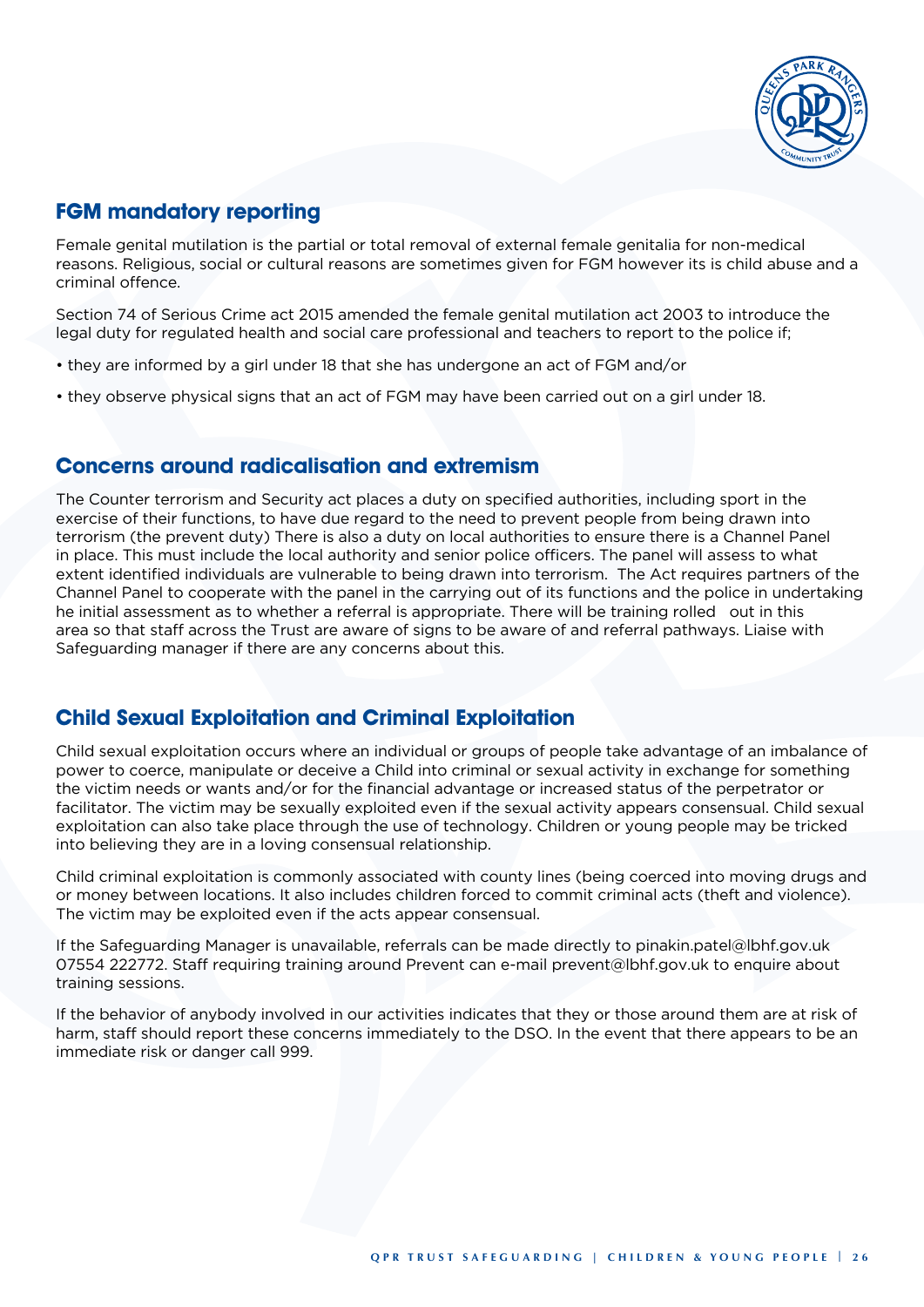

# **Signs and Symptoms**

The list below is not exhaustive and the presence of one or more of these indicators is not proof that abuse is taking place though they are indicators that abuse may have taken place:

- Unexplained or suspicious injuries such as bruising, cuts or burns, particularly if on a part of the body not normally prone to such injuries.
- An injury for which the explanation seems inconsistent.
- Disclosure of what appears to be an abusive act.
- Disclosure of unsatisfactory home circumstances i.e. Domestic abuse, drugs and alcohol misuse, mental health concerns of a parent or other person within the home.
- Someone expresses concern about the welfare of the child.
- Unexplained changes in behaviour (e.g. becoming quiet, withdrawn or sudden outbursts).
- Oversexualised behaviour.
- Displays variations in eating patterns including overeating or loss of appetite.
- Weight loss for no apparent reason.
- Becomes increasingly dirty or unkempt.
- Evasive parents/carers.

**Remember that: It is not the responsibility of staff (permanent or casual) or volunteers to decide if abuse has taken place, but it is their responsibility to act on any concerns, in accordance with this procedure.**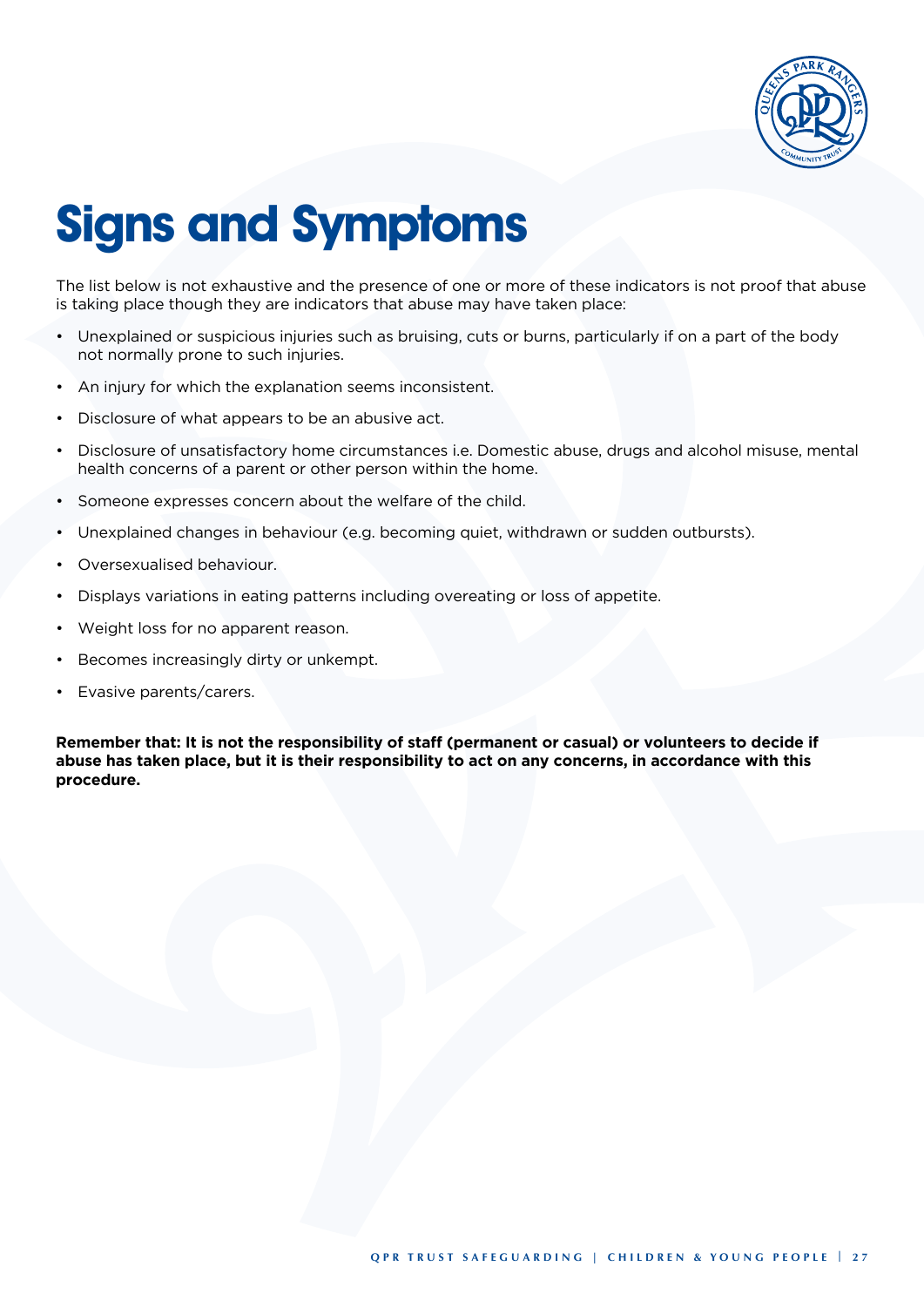

### **What to do if you suspect Poor Practice or Abuse has occurred**

All staff, volunteers and players have a responsibility to ensure the safety and welfare of children and to take appropriate steps to ensure that suspicions and allegations of abuse are taken seriously and responded to quickly and appropriately. It is not the responsibility of anyone within the club to decide whether or not child abuse has taken place.

The first priority in safeguarding should always be to ensure the safety and welfare of the child or young person. If concerns arise, best practice would be to gain the consent of child or young person before making a referral to another agency, however in the cases listed below referrals MUST be made without that consent:

- The child or young person is at risk of harm.
- Other people are or may be at risk of harm.
- Emergency / life threatening situations may warrant information sharing with emergency services.
- A serious crime has been committed.

If you are concerned about the safety or welfare of a child or young person or are concerned about an adult's behaviour towards a child or young person **YOU MUST ACT**, doing nothing is not an option.

**DO NOT ASSUME THAT SOMEONE ELSE WILL HELP THE CHILD OR YOUNG PERSON.** Safeguarding is everyone's responsibility. You must report your concerns to Safeguarding manager or one of the Trust DSOs.

### **What to do if you receive a safeguarding disclosure from a child or young person**

Children or young people who may be vulnerable are likely to disclose abuse or neglect to someone they trust, so correct handling is crucial

- 1) Deal with it as it happens, ensure the child/ young person needs are met and that they feel supported
- 2) It is not your job to investigate what happened, put your feelings aside and listen carefully
- 3) Allow the child to talk freely, reassure them they have done nothing wrong
- 4) Ask open questions, don't lead the child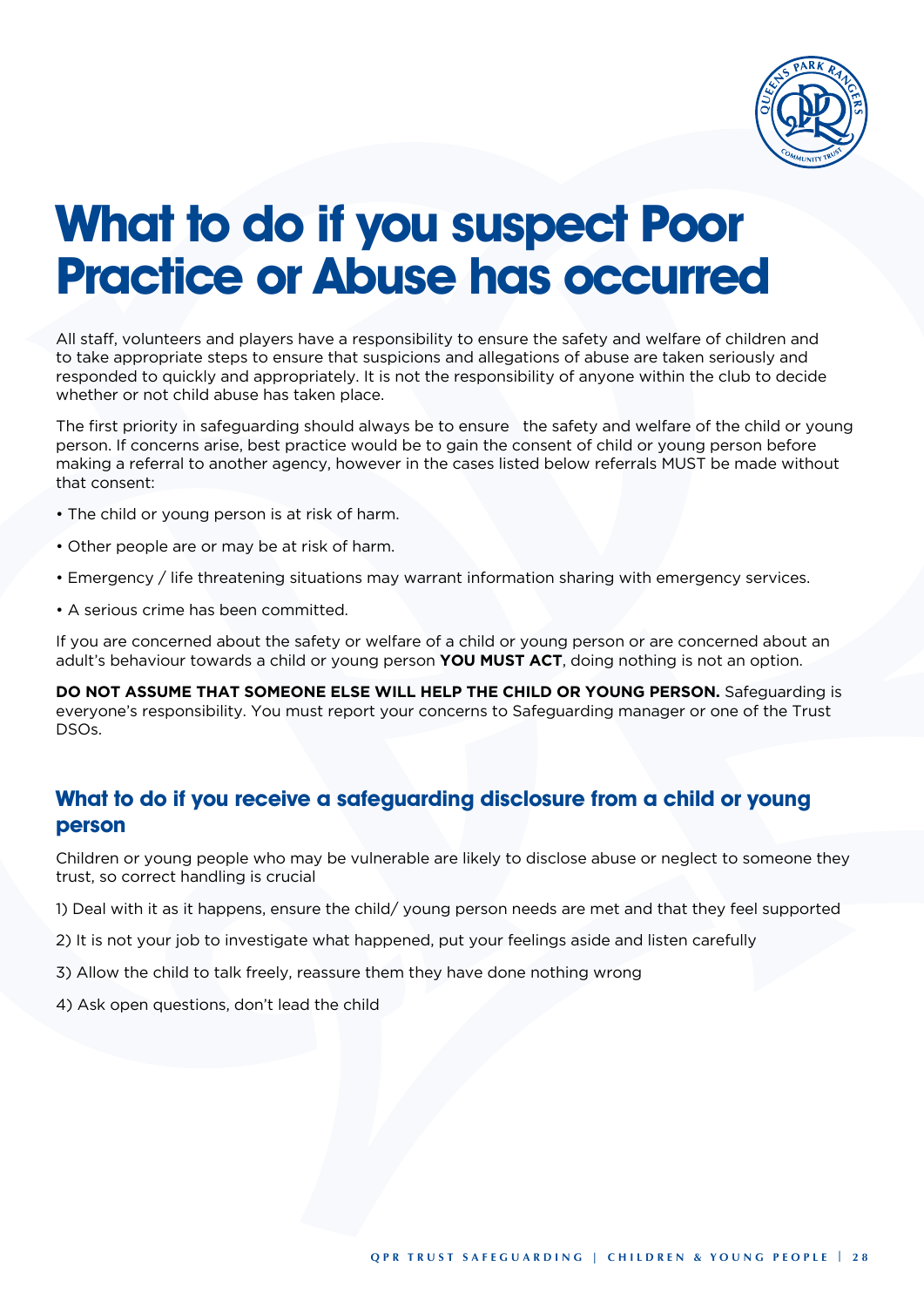

### **Managing allegations against Employees, Workers, Volunteers or Staff**

Should a concern arise about an employee, worker or volunteer conduct in relation to a child or young person, this should be reported to the Club Safeguarding Manager, who will the necessary steps to ensure the safety of the child or young person. The reporting form (appendix 1) should be completed.

The safeguarding manager will then follow this process

- 1) The allegation will be referred to the Local Authority designated officer (LADO) and/or Police
- 2) The parent/carer of the child or young person will be contacted as soon as possible following advice from statutory agencies

#### **Where there is a complaint against a member of QPR staff the one of the following may occur:**

- A criminal investigation led by the Police.
- A child protection investigation led in a multi-agency approach by the Local Authority.
- A disciplinary or misconduct investigation led by the club, which may also involve The Football Association or Premier League.
- The club will delay an internal disciplinary or misconduct investigation while a criminal or local authority investigation takes place.

If a member of staff suspects abuse is taking place, or a report/allegation of abuse has been disclosed to them, where possible the Safeguarding Manager or the Designated Safeguarding Officer should be contacted as early as possible. However, it is recognised that an individual may need to respond to a situation immediately and prior to such contact if the nature of the suspicion or report is putting the child concerned in immediate danger. The Safeguarding manager will notify the LADO and consult with the police and local authority childrens social care as appropriate. Useful contact details are listed at the end of this policy.

On receipt of a referral it is the responsibility of the Safeguarding manager to ensure the relevant football authorities are notified ; the FA Case Management Safeguarding team , and the EFL Trust as well as the Local Authority Designated Officer and where applicable social services and Police .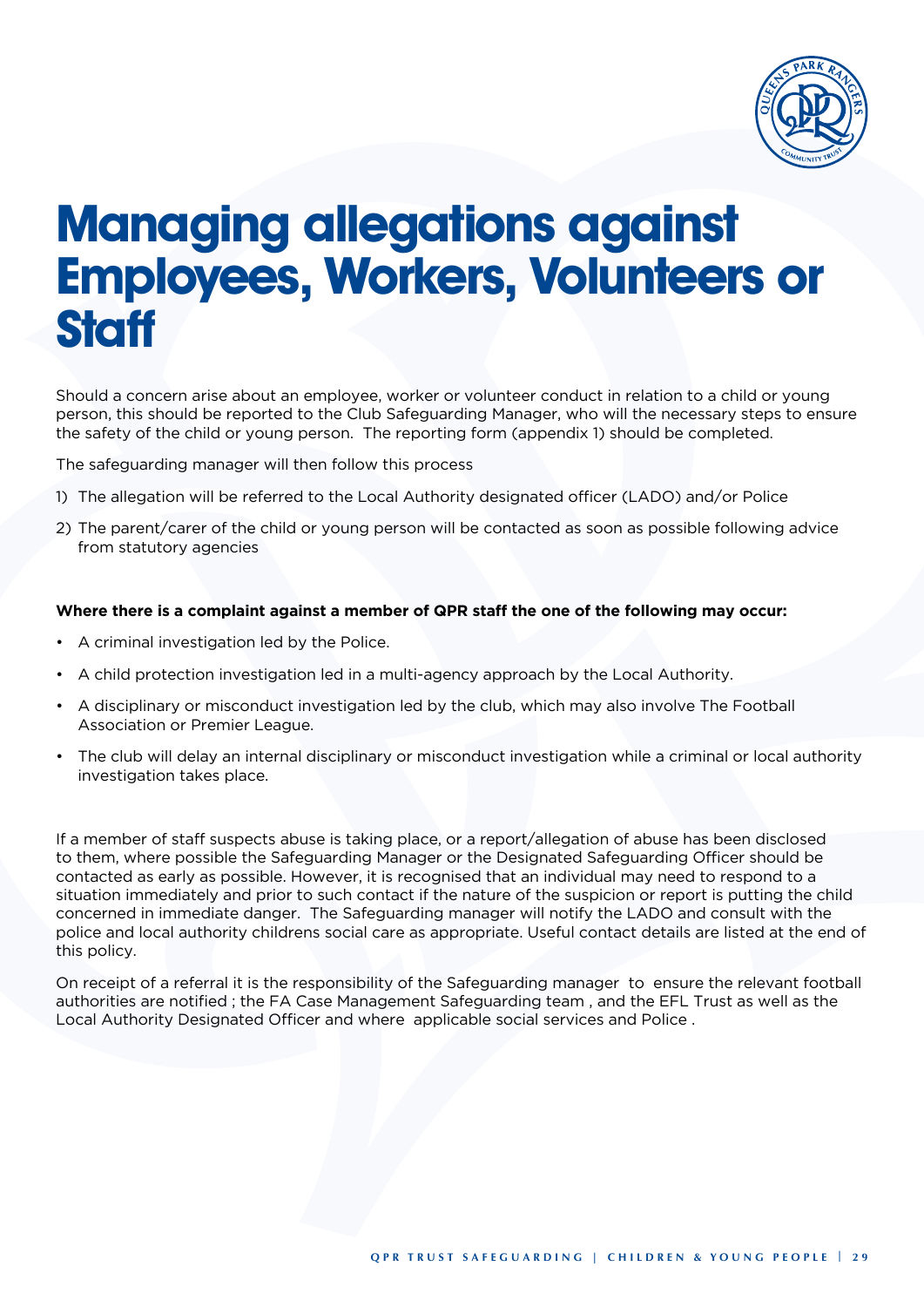

The following guidelines offer help and support in responding to abuse or a suspicion of abuse:

#### **Staff should:**

- Listen carefully rather than question the child directly.
- Stay calm and not offer their personal opinions/thoughts.
- Be aware that medical or criminal evidence may be relevant.
- Tell the child that you are listening and taking what they say extremely seriously.
- Seek medical attention if necessary.
- Take further action they may be the only person in a position to prevent future abuse.
- Inform a Safeguarding Officer and/or the Safeguarding Manager of the information or another senior member of staff if these are not available.
- Write down **everything** said (in their words as far as possible) and what was done accuracy and detail is important. Keep this information stored in a secure place. Concerns can be recorded on the Safeguarding reporting form.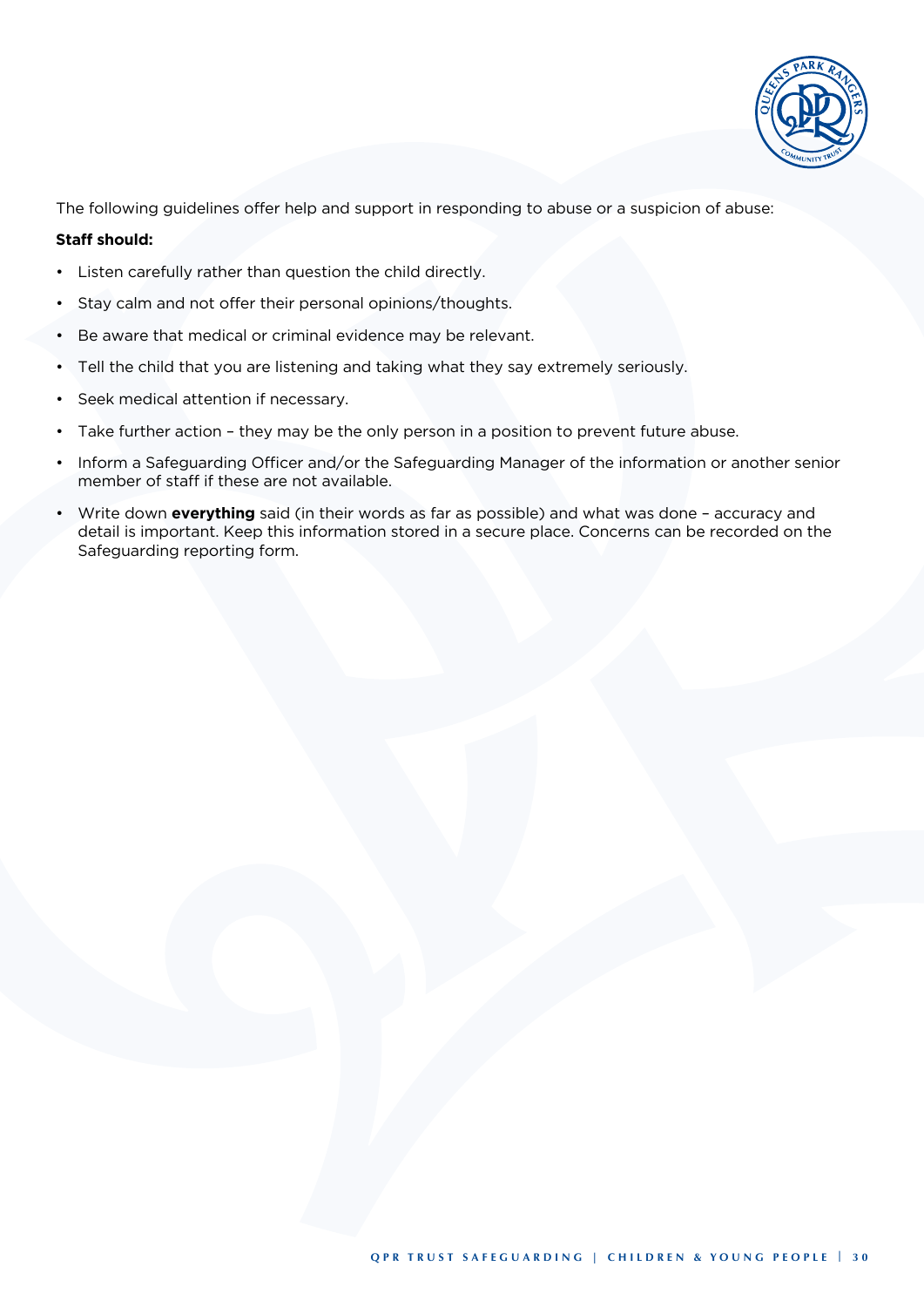

# **Reporting Safeguarding Concerns**

Any concerns about Safeguarding or welfare must be recorded on the CPOMS system. All staff, new employees contractors and host families will be able to access this system to ensure all concerns, however minor are recorded.

**https://qpr.cpoms.net**

### **Low Level Concerns**

A low level concern is any concern, no matter how small, and even if no more than a nagging doubt, that an adult may have acted in a manner which is not consistent with QPR codes of conduct and / or relates to their conduct outside of work, which even if not linked to a particular act or omission has caused a sense of unease about their suitability to work with children.

The decision as to whether something is a low-level concern will be that of Trust Safeguarding Manager. Staff only need to share their concerns at the earliest opportunity.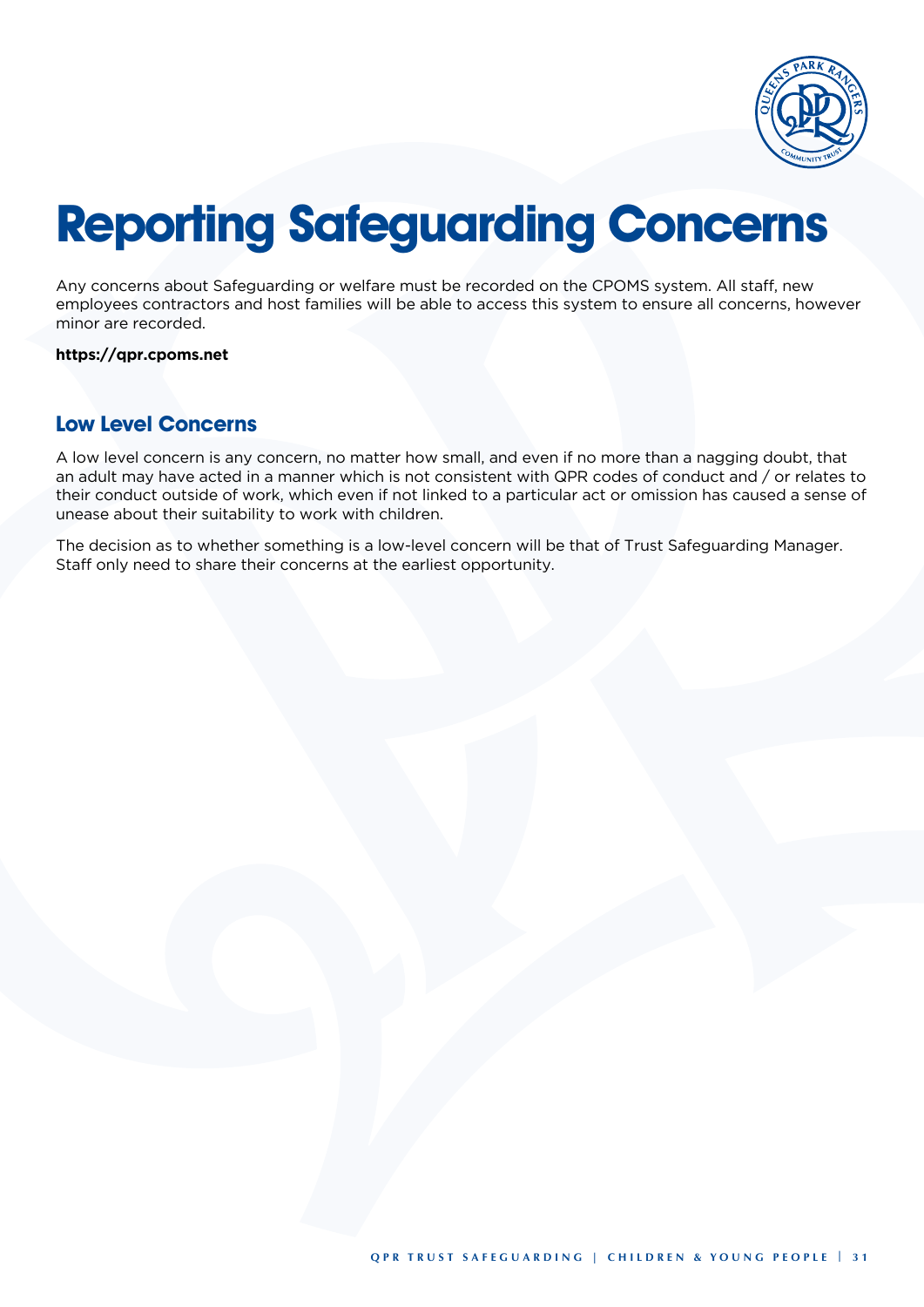

# **COVID-19 Response**

Club Statement The way in which QPR is subject to ongoing review but the way in which we are operating in response to Coronavirus (COVID-19) is fundamentally different to business as usual, however, a number of our important safeguarding principles remain the same:

• with regard to safeguarding, the best interests of children will always continue to come first

• if anyone has a safeguarding concern about any child connected to the Club they should continue to act and act immediately

- a Designated Safeguarding lead or Deputy will always be available
- unsuitable people are not allowed to enter the Club workforce and/or gain access to children
- children continue to be protected when they are online

### **Club Safeguarding Contacts**

During the Covid-19 lockdown period the Safeguarding contacts for the Club are as follows:

Club Senior Safeguarding Manager Janet Barr

Janet.barr@qpr.co.uk

0208 740 2572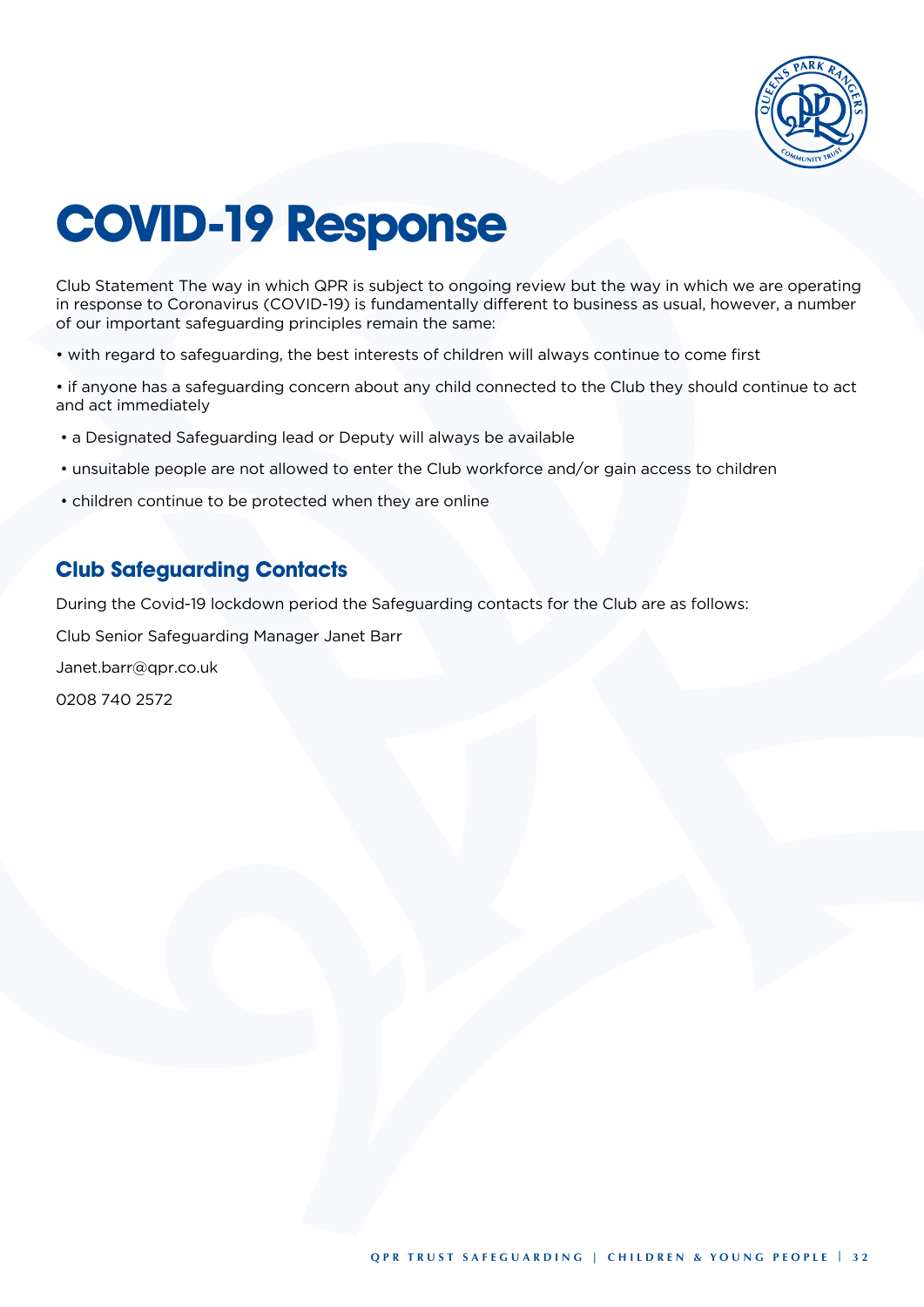

# **Mental Health**

Negative experiences and distressing life events, such as the recent circumstances, can affect the mental health of us all. Players or staff who are struggling should contact the Club safeguarding staff as outlined above. Support can also be accessed through a number of national organisations including:

| The Samaritans | Tel: 116 123       | https://www.samaritans.org       |
|----------------|--------------------|----------------------------------|
| ChildLine:     | Tel: 0800 1111     | https://www.childline.org.uk     |
| NSPCC:         | Tel: 0808 800 5000 | https://www.nspcc.org.uk         |
| Mind:          | Tel: 0300 123 3393 | https://www.mind.org.uk          |
| PFA:           | Tel: 07500 000 777 | https://www.thepfa.com/wellbeing |

## **R You OK?**

During lockdown QPR launched an initiative for fans and staff called "R You OK?" This is a helpline for anyone who may be anxious or worried about anything or anxious about returning to work. This initiative is still available, we have safeguarding officers who are ready to chat to anyone who may have concerns of any kind. They can be contacted via email or the phone number below:

Email: safeguarding@qpr.co.uk

Tel: 07483 006 924

Remember that in an emergency or where there is risk to life you should contact the police immediately.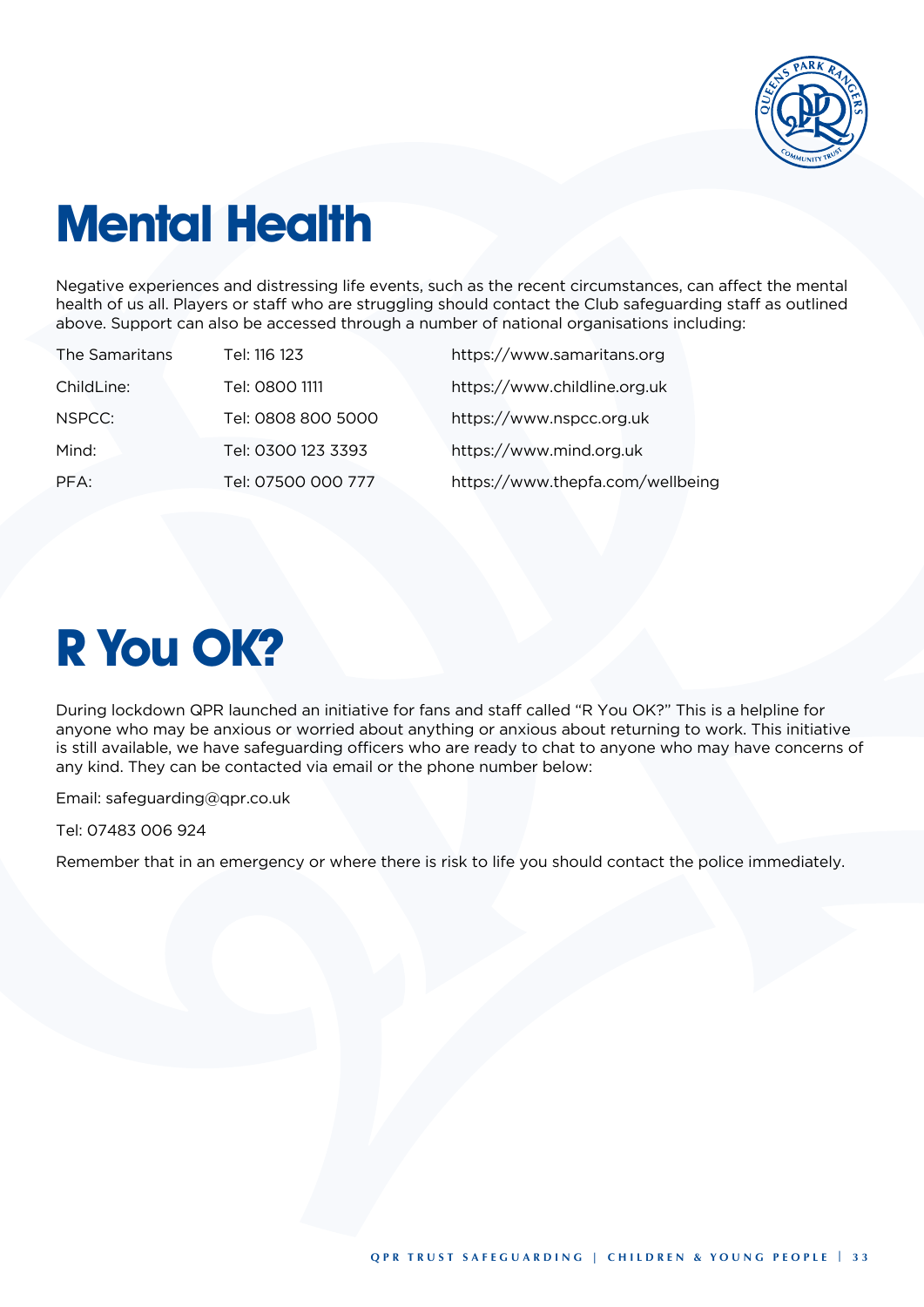

## **Emergency Contacts**

- HAMMERSMITH & FULHAM CHILDRENS SERVICES 0208 753 5600
- EMERGENCY DUTY TEAM 0208 748 8588
- HAMMERSMITH & FULHAM ADULT SOCIAL SERVICES 0845 313 3935
- LADO Megan Brown 020 8753 5125 megan.brown@lbhf.gov.uk
- Should you require police assistance call 101 or 999 in an emergency

Should any further help or advise be required please contact:

- FA CASE MANAGEMENT TEAM Stefania Sacco Stefania.Sacco@thefa.com
- County welfare officer (London FA) yasmin.dyer@londonfa.com
- Child protection advisor EFL Claire Taylor
- OR EFL Trust 01772 325954 DSO for EFL Trust Claire Taylor
- NSPCC 24 HOUR HELPLINE 0808 800 5000

### **Other Safeguarding contacts in football**

Whilst any safeguarding concern should be raised with the Club Safeguarding contacts in the first instance we recognise that this may not always be possible or appropriate. Below are the contact details for footballing partners with whom safeguarding concerns in relation to the Club can be discussed:

The English Football League Safeguarding Team

Email: safeguarding@efl.com Tel: 01772 325940

If the concern regards a person in employed in footballs conduct towards a child:

The FA Safeguarding Team

Email: Safeguarding@TheFA.com Tel: 0800 169 1863